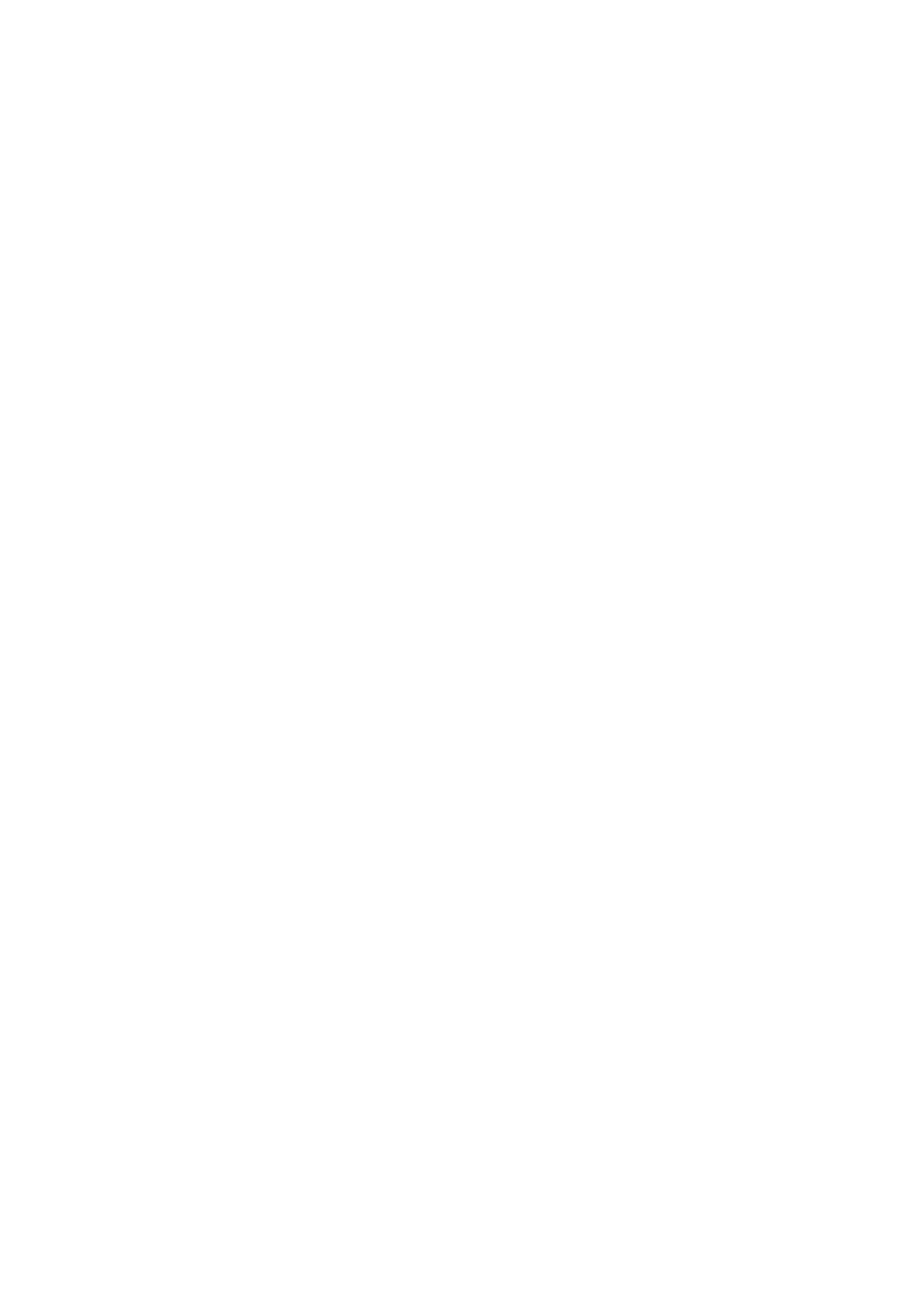# **Introduction**

- **1.** In compliance with the resolution concerning remaining measures on the subject of Myanmar adopted under article 33 of the ILO Constitution, adopted by the International Labour Conference at its 102nd Session (2013), this report provides a brief analysis of the ongoing reform process in Myanmar and the associated ILO programme of work, together with detailed information in respect of three substantive areas, namely:
	- (a) progress made in pursuit of the objective of eliminating the systematic use of forced labour by 2015, as contained in the Memorandum of Understanding between the Government of the Republic of the Union of Myanmar and the ILO, dated 16 March 2012;
	- (b) progress in respect of the introduction and application of freedom of association and social dialogue;
	- (c) the impact of foreign direct investment on employment and decent work.

#### **Current context**

- **2.** Since March 2011, the Government of the Republic of the Union of Myanmar has embarked on a multidimensional reform process encompassing the country's political, economic, social and administrative settings. As a result, the country has moved rapidly from a situation of insular, repressive military dictatorship to being more open (both economically and socially) and democratic. The Government and Parliament have embarked on a major legislative programme, with every policy area and associated application procedure subject to review and revision. The Government targeted all reform activity at its two principal outcome priorities: poverty reduction and rural development. In parallel, it moved to end the 60-year armed conflict between government forces and some 16 non-state armed groups, achieving 14 bilateral ceasefire agreements and entering into negotiations with all protagonists for a nationwide ceasefire agreement as a precursor to substantive peace negotiations.
- **3.** In addition to the continuation of the vast reform agenda, the Government gained considerable credit for its successful chairing of the Association of Southeast Asian Nations (ASEAN) during the 2014 calendar year.
- **4.** While considerable progress has been made, there remains a long way to go in respect of both the policy settings and the adaptation of behaviours required for their application. Trust levels remain low, as does the institutional capacity to deliver. While a range of farreaching rights have been granted, there remains a low level of understanding of fundamental democratic concepts and of the responsibilities attached to the exercise of such rights. This, combined with high expectations and impatience for dividends from the reform to be felt by people at all levels of society, has led to some civil discontent, which is further complicating the process of reform.
- **5.** Increasing Buddhist nationalism is reflected both in discriminatory legislative proposals being introduced into Parliament and in serious civil violence against religious and ethnic minorities, particularly in respect of the Muslim grouping, who self-identify as being of Rohingya ethnicity but who are officially recognized as Bengali, a description which implies immigrant status.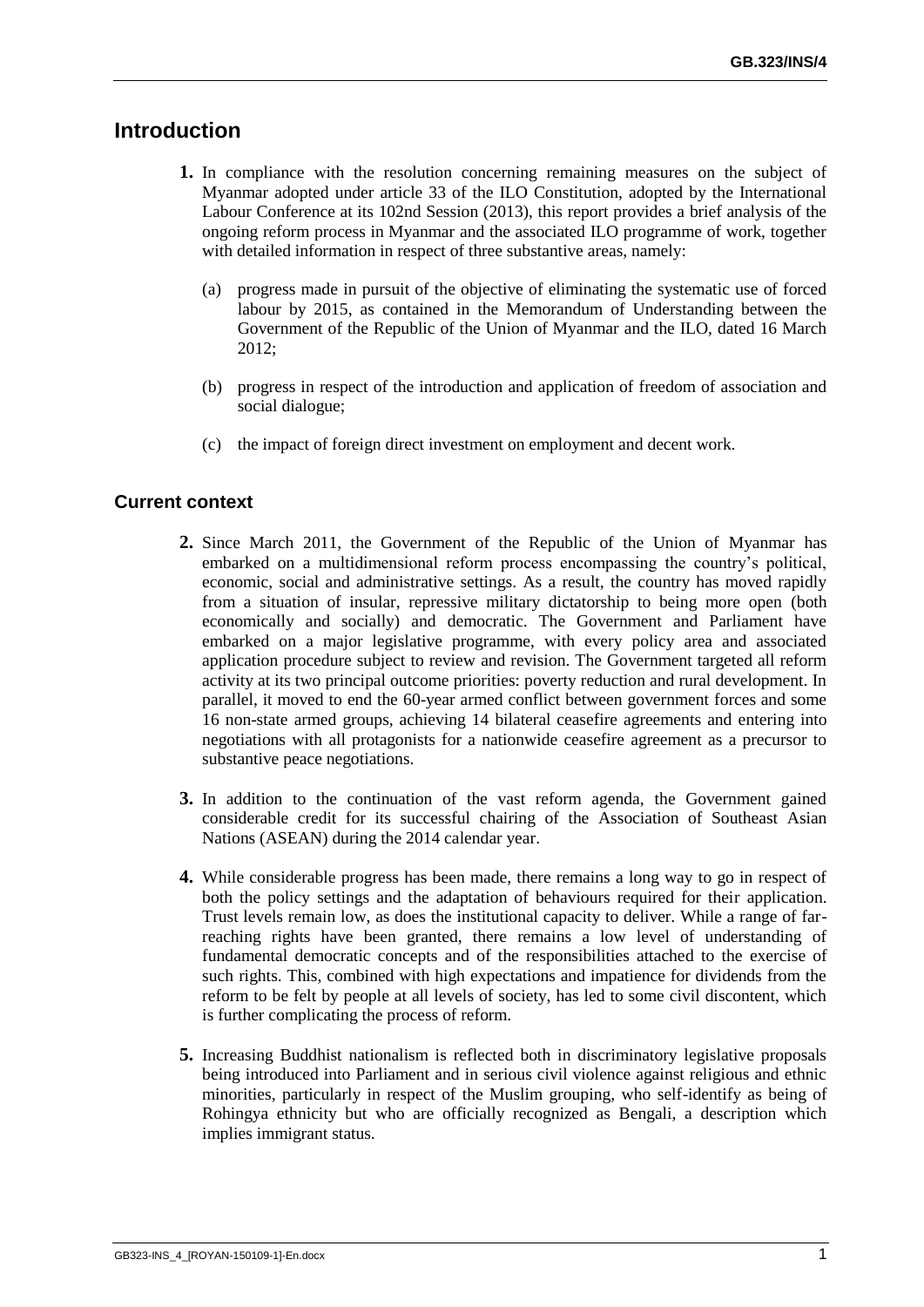- **6.** The nationwide ceasefire talks continue, with all parties appearing to be committed to a successful outcome; however, at this stage agreement is elusive. This is a reflection of the complexity of the issues and the low levels of trust between the stakeholders. In the interim, the bilateral ceasefire agreements, while generally being respected, remain fragile and serious armed conflict continues between government forces and the non-state armies which have not, as yet, achieved ceasefires.
- **7.** A general election is scheduled for late October/early November 2015 and, although the official campaign has not yet commenced, the prospect of those elections is influencing behaviours. A number of political narratives are guiding responses: some see that the Government remains committed to the reform process but that its ability to move forward is being hampered by the evolving circumstances; some suggest that the reform and peace process has been allowed to stagnate in recent months, as preparations for the elections are made; others suggest that, in order to retain the support of its traditional base, certain elements of the Government are pulling back from the reform process; and yet others suggest that the current situation confirms their long-held perception that the commitment to reform was not genuine from the beginning. There is no way to determine which, if any, of these narratives is correct, but suffice it to say that the prospect of the upcoming elections is having an impact on general stability, the ongoing reform process and the peace process.
- **8.** Although the environment is clearly sensitive and there are considerable potential risks, the reform process is continuing, with the Government, in consultation with its development partners, developing long-term strategic plans as well as seeking "quick wins", continuing its legislative reform programme and operationalizing political, economic, social and administrative procedures for its application.

### **The ILO programme of work**

- **9.** Following the lifting of mandate restrictions by the International Labour Conference in 2012, an ILO programme of work was agreed upon in tripartite consultations held in October 2012. The introduction of this programme has resulted in the ILO Liaison Office in Myanmar moving from managing two areas of activity in 2012 – the elimination of all forms of forced labour and the introduction of freedom of association and social dialogue – to having a programme as at January 2015 that also encompasses: safe migration; child labour; international labour standards as tools for peace and reconciliation; livelihood development and labour-intensive infrastructure; technical vocational education and training; social protection floors and social security; responsible investment; entrepreneurship and the development of small and medium-sized enterprises (SMEs); labour law reform and institutional capacity building; labour statistics; social partner capacity support; industrial relations; and occupational safety and health. The total annual budget has increased from some US\$1.4 million in 2012 to \$5.1 million in 2014, with a corresponding increase in the number of staff from 11 in January 2012 to 70 in December 2014, with new projects coming on stream in the first quarter of 2015, bringing the expected total number of staff to 94.
- **10.** Tripartite consultations were held on 4 and 5 December 2014, at which the ILO programme of work was reviewed and the tripartite constituents' priorities confirmed. It was agreed that a national tripartite forum would be established, to meet on a quarterly basis, with the first meeting scheduled for the first week of March 2015, at which the forum's terms of reference and a workplan for the development of a Decent Work Country Programme would be discussed.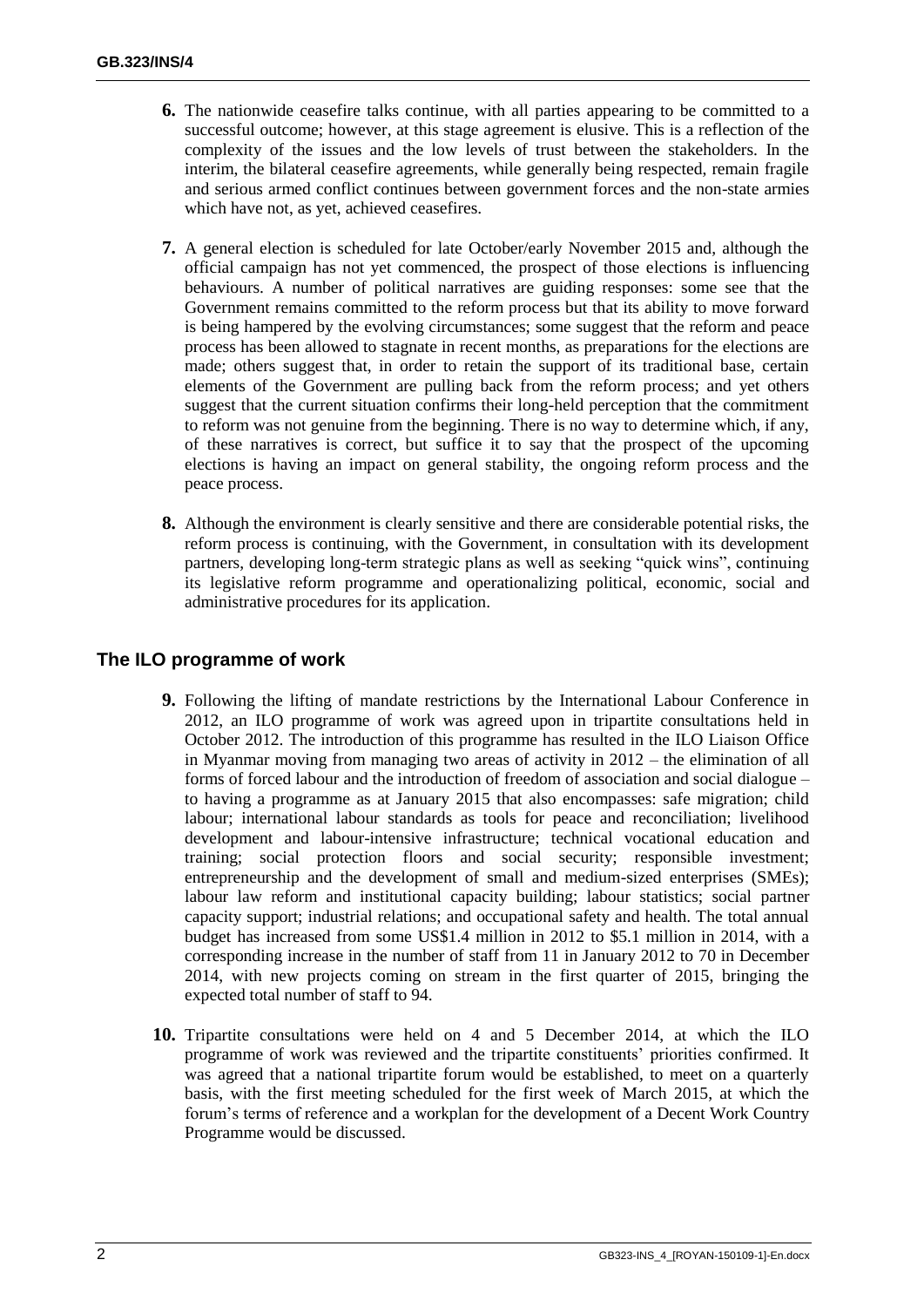# **I. Progress in the elimination of the use of forced labour**

- **11.** The Government has agreed to a further 12-month extension of the Supplementary Understanding as from 26 February 2015.
- **12.** With the continued low level of trust in government institutions and the absence of the necessary reform of the justice system, the complaints mechanism within the Supplementary Understanding remains one of the few trusted alternative justice systems in the country. On average during 2014, 33 complaints within the mandate of the mechanism were received monthly, with 28 being individual complaints and five being lodged by multiple complainants.
- **13.** While this number represents only a small increase against the numbers received in 2013, it is considered to reflect the increasing awareness of the law and increasing confidence to complain. The configuration of complaints has changed, reflecting, it is believed, the new environment. The number of complaints against the military in respect of the use of porters in conflict areas has reduced, with the practice now being limited largely to areas of continuing armed conflict, in particular Kachin and Shan States, or where large numbers of troops have been deployed in response to civil unrest – in particular Rakhine State. While there continue to be complaints concerning the use of forced labour by the civil authorities, the number of such complaints has fallen, suggesting that the awareness-raising activity undertaken with government officials has been effective. It is noted that this reduction appears to be greater in central Myanmar than in the ethnic or border regions. The Government has orally reconfirmed its advice concerning the provision of a specific budget allocation for the wages cost of public works and the introduction of supplementary allocation procedures, should such be necessary. Complaints have been received suggesting that there may continue to be funding constraints, which have resulted in local authorities being instructed to obtain voluntary community contributions to public works activities. This is translating in some instances into a forced labour situation. There are also reports that, taking advantage of the new funding mechanism, local corruption is leading to the continuation of forced labour practices.
- **14.** The number of complaints concerning forced labour in connection to land acquisition and confiscation has increased, reflecting the weakness of the land management system and the dramatic increases in land values in response to the opening of the economy. Complaints in the private sector have also increased, which it is believed reflects a greater public understanding of the legal concept and increased confidence to complain.
- **15.** The Strategic Working Group for the Elimination of Forced Labour continues to oversee the application of the action plan that was developed for the implementation of the 2012 Memorandum of Understanding on the elimination of forced labour by 2015. Case management is being undertaken by a technical working group, which initially consisted of a senior representative of each of the military, the police, the Ministry of Labour, Employment and Social Security (hereinafter, the Ministry of Labour) and the ILO, some of whom had attended a training programme at the International Training Centre of the ILO in Turin on the investigation of forced labour complaints. This configuration has served well; however, recent changes in the composition of the technical working group, with new members not having benefited from the training, has regrettably reduced its effectiveness in respect of cross-agency coordination, the quality of investigations and the timeliness of responses.
- **16.** In conjunction with the mission of the ILO's Deputy Director-General for Management and Reform in December 2014, a review of progress was conducted with the Minister of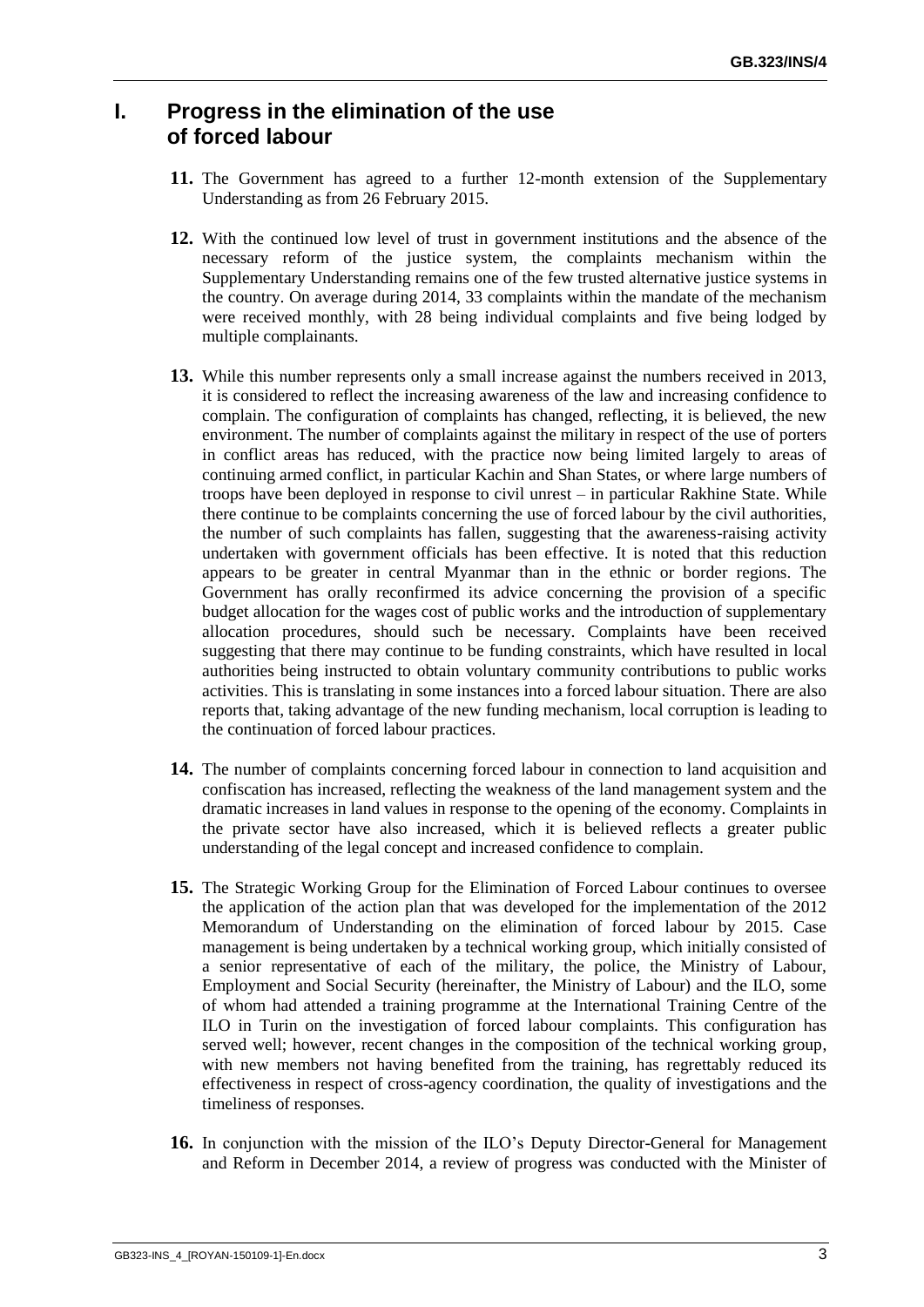Labour, his deputy, multiple directors-general and their senior staff dedicated to the operation of the complaints mechanism.

- **17.** Attached as an appendix to this document is a detailed report on progress in respect of each element of the action plan, indicating actions taken, actions ongoing, challenges and issues yet to be addressed.
- **18.** Progress continues to be made and the Government continues to express commitment to the objective of the elimination of forced labour by 2015. However, an analysis of complaint trends shows that there are a number of areas of continuing concern:
	- (a) While **awareness-raising** activities continue, the planned training of trainers in both the military and the police has not yet taken place. This activity is considered critical for achieving an environment in which the complaints mechanism is no longer required. That is not yet the case. With the support of the Ministry of Information, public announcements providing a definition of forced labour, confirming that it is a crime and giving guidance on how to lodge a complaint, have been made in newspapers and on both radio and television. Brochures containing the same information have been widely circulated in Burmese and in the principal ethnic languages. Given the size of the country and the limited access of the large proportion of the population to such media, penetration levels remain relatively low and the Government has been requested to revitalize and broaden the campaign.
	- (b) **Accountability** continues to be an area requiring increased commitment. The military is generally responding positively to the call for accountability and the application of military regulations has been reinforced by the issuance and wide distribution of orders reconfirming that the use of forced labour in any of its forms is a crime. Each complaint against military personnel is investigated and the majority of cases result in prosecution under military regulations. Some 274 prosecutions, resulting in punishments ranging from the issuance of formal reprimands, monetary fines, demotion, loss of service time against promotion and pension rights, dishonourable discharge or imprisonment, have been made against military personnel in response to complaints under the Supplementary Understanding. In contrast, there have been no reported prosecutions under the Law Amending the Ward or Village Tract Administration Law since it came into effect in 2012 in respect of perpetrators identified in either the non-military public service or the private sector.
	- (c) An apparent **reluctance to bring a number of cases to final closure** is acting to undermine the confidence that has built up in respect of using the complaints mechanism. A number of complaints, although substantially resolved, remain open, and as a result continue to be raised by the complainants both with the ILO and in some instances in the public media. A case in point involves a large number of farmers who, following the lodging of complaints under the mechanism, were granted permission to return to their traditional land, which had been confiscated owing to their refusal to undertake forced labour on it following the transferral of its ownership to the military. The Land Records Department has, however, refused to recognize their legal right of occupancy, advising that it needs specific authority from the military to do so, which to date has not been forthcoming.
	- (d) It is necessary to refer to one specific case that has arisen under the forced labour complaints mechanism, which is of serious concern. In December 2011, an air force captain, U Chit Ko, communicated by email with the ILO Liaison Officer enquiring as to the applicability of his situation to the law against forced labour. Some 16 months after receiving Captain Chit Ko's enquiry, the ILO was informed that he had been prosecuted for having contacted the ILO and that, in December 2012, he had been convicted in a military court, resulting in his dishonourable discharge, and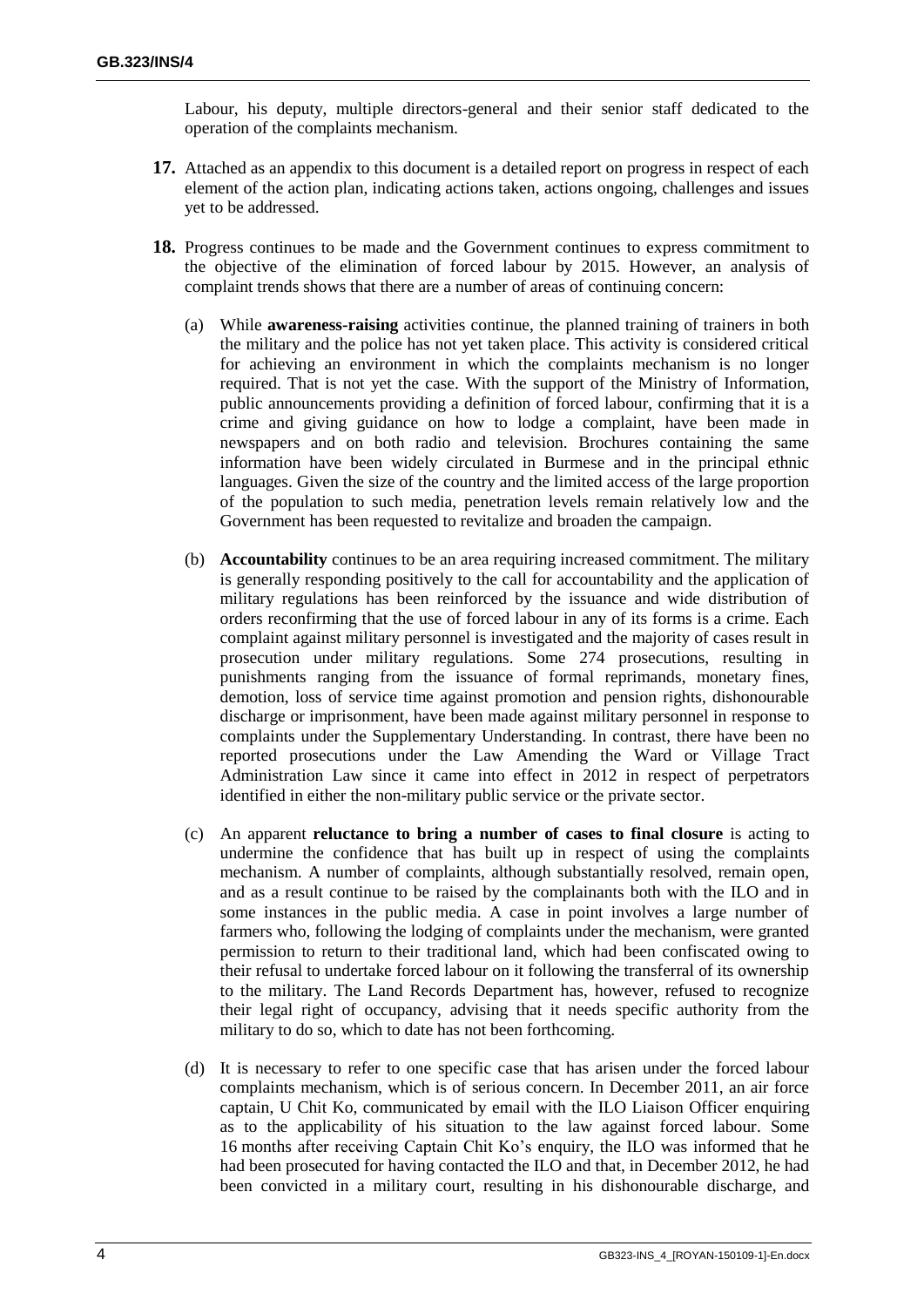sentenced to ten years' imprisonment. While initially denied by the Government, it was later confirmed that his having contacted the ILO was the reason for his prosecution and conviction. During his December 2014 mission, the Deputy Director-General reiterated earlier requests for information and indicated to the Minister of Labour the seriousness with which the ILO viewed this case. A further communication was sent by the ILO to the Minister of Labour in January 2015, but to date no response has been received. In addition to the personal situation of Captain Chit Ko, which must be clarified and resolved, the ongoing publicity concerning his continued imprisonment for making contact with the ILO is obviously acting to undermine confidence in the complaints mechanism.

# **II. Progress with regard to freedom of association and social dialogue**

- **19.** The Norwegian-funded Promoting Freedom of Association and Social Dialogue in Myanmar project grew out of the one-year Promoting Rights at Work in Myanmar project, which was funded by the United States (US) Department of State. As the first such project to take place since the reintroduction of a system of industrial relations, its initial phase aimed at introducing concepts and engaging with very basic awareness raising and enterprise-level capacity building, as well as at providing support to the tripartite constituents. It involved working with the leaders of newly formed unions to better serve their constituents and reach out to potential new members, and promoting the growth of effective and meaningful bipartite and tripartite social dialogue in Myanmar. While awareness raising and capacity building on the basic concepts and techniques of industrial relations remained very necessary, a broad range of complementary initiatives was required to build on these foundations, and to expand into other areas of labour market governance to ensure a comprehensive and holistic approach.
- **20.** The second phase of the project continues the work of helping the new labour organizations and employers at the enterprise and factory level to effectively engage in social dialogue, including collective bargaining and dispute settlement. It is designed to work in a coordinated manner with other ILO projects, as part of the overall ILO programme of work, and in particular with the European Union-funded project on forced labour and international labour standards; a programme on responsible business funded by the Danish International Development Agency; a garment sector project funded by the State Secretariat for Economic Affairs of Switzerland; a project to develop the capacity of employers, funded by the Regular Budget Supplementary Account; and the US Department of Labor's programme on the elimination of child labour. A three-pronged approach has been adopted, which involves: working with national labour market institutions to ensure that they are in a better position to recognize, implement and enforce fundamental rights at work; working – separately and together – with employers' and workers' organizations to improve their knowledge and skills with regard to the new industrial relations framework, as well as with regard to dispute resolution, collective bargaining and occupational safety and health; and working to promote sound labour relations and social dialogue at the enterprise, industry or sector, regional and national levels.
- **21.** Since the Labour Organization Law entered into force in 2012, the number of registered labour organizations has grown steadily. As at January 2015, there were 1,458 basic labour organizations, 53 township labour organizations and four labour federations (all in the maritime sector), as well as 28 basic employers' organizations, one township employers' organization and one employers' federation (maritime).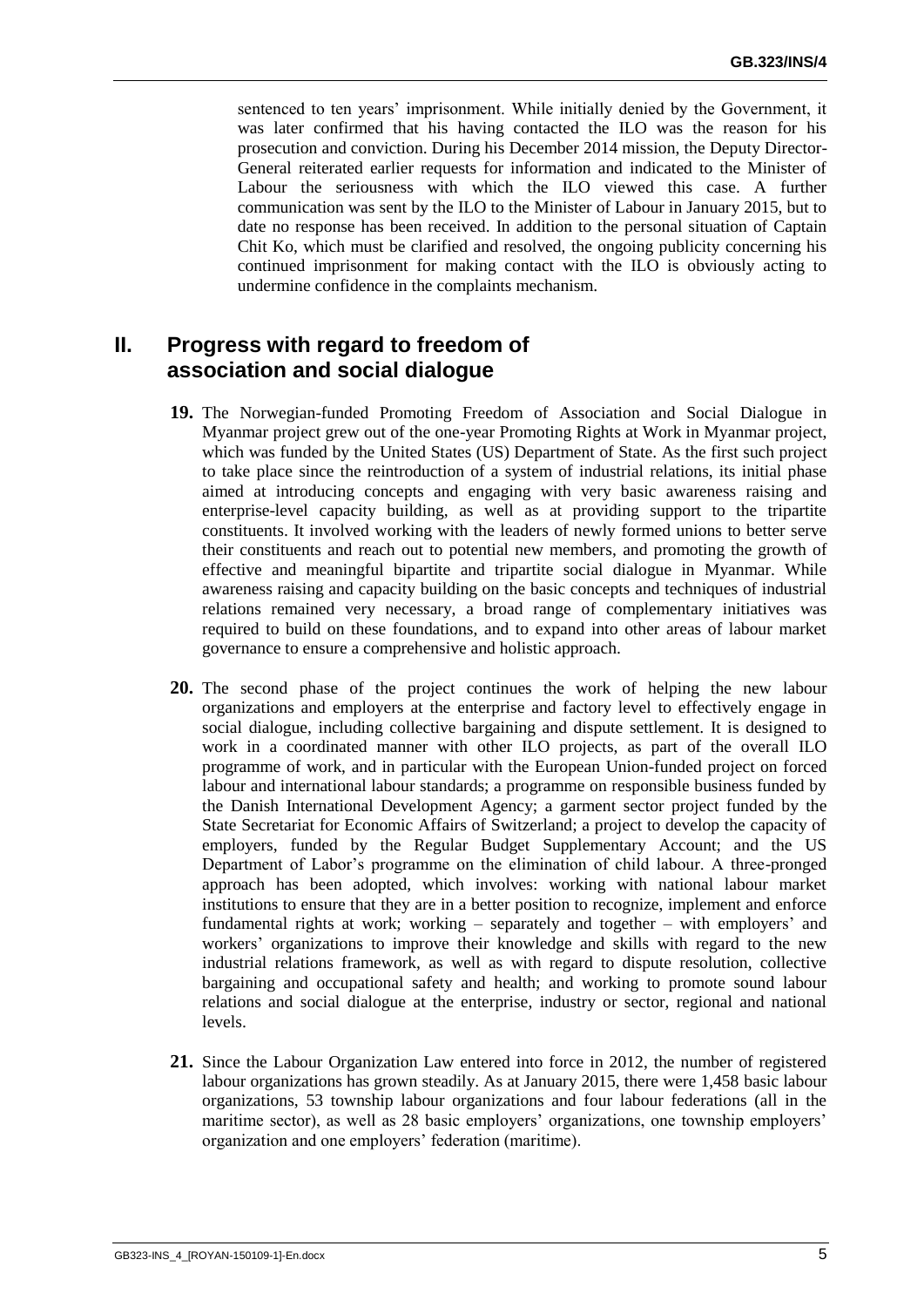- **22.** Based on the most recent data, the majority of labour organizations are in the agricultural sector (66 per cent). Other sectors with high numbers of labour organizations include: garments (6.5 per cent); freight handling (6.5 per cent); consumer goods (5.2 per cent); and transport and fisheries (3.2 per cent each). Overall, the number of members registered in labour organizations stands at below 100,000 (88,261 as at September 2014), representing less than 0.3 per cent of the total labour force.
- **23.** Despite the growth of basic, and to a lesser extent township, labour organizations, with the exception of the maritime sector, there remain no registered organizations at the state, division or regional levels, nor any national labour or employers' federations under the Labour Organization Law. After protracted negotiations, the Government has extended recognition to the unregistered labour federations and to the recently formed but unregistered labour confederation, as the representatives of their registered labour organization memberships. On this basis, they have been invited to take part in various consultations, including on legislative drafts, and were invited to nominate representatives to the December 2014 national tripartite consultations on the ILO programme of work.
- **24.** In the context of the development of social dialogue structures, it is recognized that success will rest largely on building relations between the social partners based on trust and mutual respect. This calls for the introduction and acceptance of some new attitudes and approaches, with employers and workers recognizing the common interest they have to support each other towards achieving their separate but directly linked objectives.
- **25.** Collective bargaining, while provided for in the law, is not at this stage a commonly understood or used concept. Most of the existing collective agreements are in fact dispute settlement agreements and do not address the breadth of issues required to support solid industrial relationships. Current law fails to provide specific guidance on the process of collective bargaining and the very immature institutional framework for the provision of conciliation and arbitration services is largely unknown and in need of considerable capacity support.
- 26. A review of the existing industrial relations system has recently been undertaken, some three years after the enactment of the relevant legislative and regulatory framework, to assess the extent to which current laws and practices are fostering sound industrial relations. Based on interviews with workers, employers and government representatives, as well as an analysis of key administrative data, the preliminary results point to both legal and operational issues seen as hampering the establishment, registration and development of trade unions and employers' organizations in Myanmar.
- **27.** While the Office continues to work with all parties to resolve problems related to registration and is working to promote freedom of association and collective bargaining under the existing legal framework, it would appear that a review and revision of the relevant legal framework (in particular, the Labour Organization Law and the Settlement of Labour Dispute Law, and their accompanying rules) is needed.
- **28.** The Settlement of Labour Dispute Law puts in place a system intended to support the development of voluntary collective bargaining within the country. Conciliation bodies receive complaints related mainly to wages and allowances, employment conditions and unfair dismissals. The initial conclusions of the industrial relations review suggest that a general lack of understanding of labour laws and social dialogue principles, as well as ineffective workplace dispute settlement systems, contribute to disputes.

<sup>&</sup>lt;sup>1</sup> It should be noted that these figures are limited to the membership numbers of basic labour organizations at the time of registration by the Government. Changes in membership levels are not documented. Data disaggregated by sex are unavailable.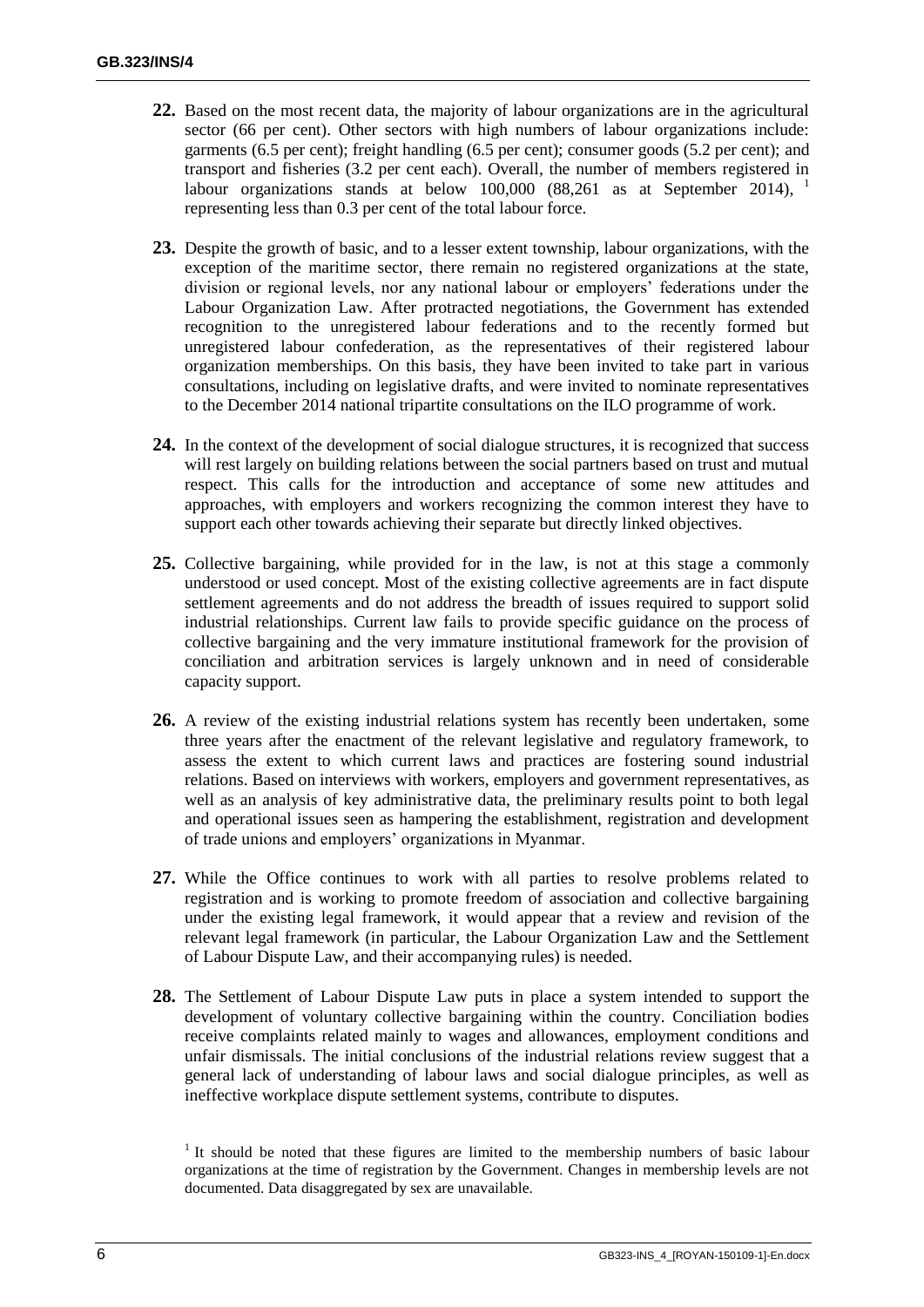- **29.** While cases related to wages and working conditions tend to be settled at the factory level, or through conciliation at the township level, unresolved cases are submitted to the relevant arbitration body and, where appropriate, to the national Arbitration Council. From the information currently available, nearly all cases reaching the Arbitration Council were related to dismissals, with the Council ordering reinstatement in nearly a quarter of these cases. Most of these relate to the dismissal of labour organization leaders, and it would appear that orders of reinstatement are not always being adhered to by employers.
- **30.** In early 2014, the Ministry of Labour introduced a draft amendment to the Settlement of Labour Dispute Law, increasing the penalty for non-compliance with an Arbitration Council decision, to include the possibility of a prison sentence of up to three months. This was considered important both to afford workers adequate protection against acts of antiunion discrimination in respect of their employment and to ensure respect for the Arbitration Council as a quasi-judicial body whose decisions are final and to be directly applied. The amended law was promulgated in late 2014, with the monetary penalty increased but no provision for a prison sentence.
- **31.** Engagement in targeted awareness raising and capacity building continues and is being extended to include collective bargaining agreements and simple, enterprise-level dispute settlement procedures. A labour law guide is also being developed, in an effort to assist the parties in understanding the relevant labour laws. Factory visits are being intensified, which are intended to provide more direct, focused advice to unions and employers at the workplace, in relation to the establishment and functioning of workplace coordinating committees and in relation to collective bargaining and dispute prevention and resolution. Assistance to the conciliation bodies is ongoing, and a review of the arbitration bodies – including their legal and operational frameworks – will soon begin.
- **32.** The Office has worked to support the Government in the process of drafting new or amended labour law provisions in conformity with international labour standards and following consultations with the social partners. Through a labour law reform and institutional capacity-building initiative agreed in 2014 between the Government of Myanmar, the Governments of the United States, Japan and Denmark and the ILO, a full review of all existing labour law will be undertaken towards the production of a revised, comprehensive and coherent labour code within a two- to three-year time frame.
- **33.** This foundational activity is recognized as being critical; however, with the opening of the economy, the speed of change is such that the social partners are, at the same time, being required to deal with technical issues including national-level policy and legislative reviews, associated awareness-raising and application processes and the management of disputes. This is placing considerable strain on all parties and particularly the social partners. While every effort to move forward constructively is being made, parallel efforts to manage expectations are important for avoiding the locking-in of confrontational attitudes.

# **III. The impact of foreign investment on employment conditions**

**34.** Foreign investment and the opening of the economy to trade and competition have generated considerable legislative and regulatory responses, which are generally positive. Institutional frameworks have been established and actions to remove administrative impediments are being taken. New investment levels, while significant, have not been as high as expected; this is felt to be due to a number of factors, including continued hesitancy owing to perceived political or stability-related risks around the upcoming election, the absence of appropriate rule-of-law protections for investors, the continued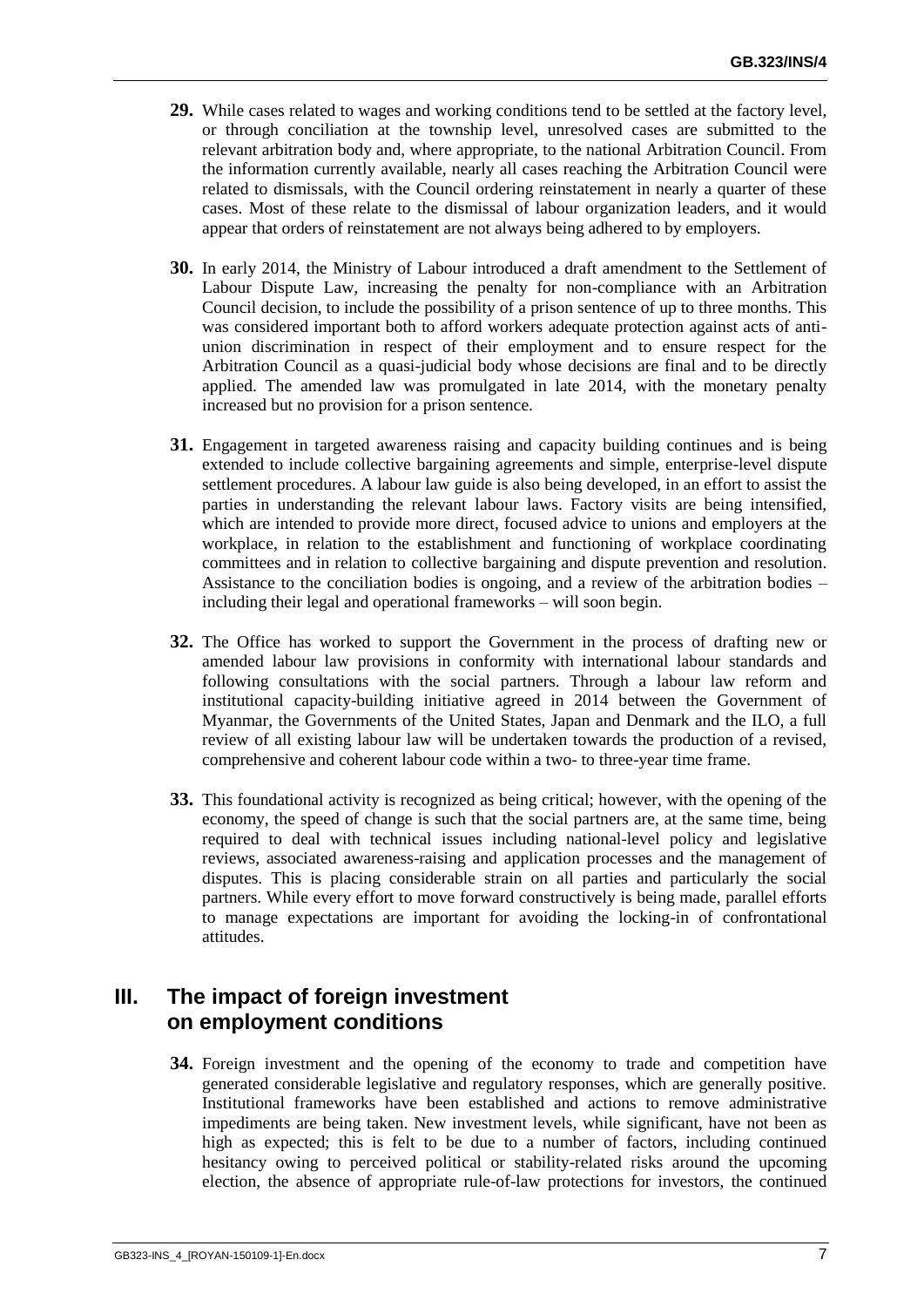issue of corruption, and the cost of doing business taking account of infrastructure limitations and process blockages.

- **35.** The Framework for Economic and Social Reform, released in December 2012, aims to accelerate Myanmar's integration into the international community. It identifies policy priorities for the Government in the next three years with emphasis on, among other policy priorities, promoting local and foreign investment, the effective implementation of peoplecentred development and poverty reduction. Its third stage, focusing on administrative reform, was launched in 2014. Among the major economic reforms have been a new law aimed at ensuring a stable environment for foreign investment, which was passed in November 2012. This Foreign Investment Law sought to support Myanmar's successful integration into the global and regional economy through trade and inward foreign direct investment. Alongside the development of the new legal framework, Myanmar is also working on its administrative procedures and internal infrastructure towards the removal of remaining barriers to investment.
- **36.** Updated and accurate statistics to guide investors on setting up businesses in Myanmar are still lacking. The Government considers this to be a high priority, and has the intention of making statistics more transparent and available. Development partners supporting this endeavour include, among others: the ILO (labour force survey); the United Nations Population Fund and the World Bank (census); the United States Agency for International Development (business statistics); and the European Union (trade statistics).
- **37.** Key available data show that, in Myanmar:
	- (a) Real gross domestic product (GDP) growth has improved from 5.1 per cent in 2009/10 to an estimated 6.4 per cent in 2012/13 and 6.8 per cent in 2013/14. Foreign investments are considered to be one of the reasons behind the GDP growth. The Asian Development Bank projects an annual growth rate of 7–8 per cent in the next decades.
	- (b) Annual income per capita is still low, at US\$900, the lowest among ASEAN countries.
	- (c) Unemployment is at 1.7 per cent, but underemployment is at 37.5 per cent  $2$  and the proportion of working poor is 26 per cent for males and 25 per cent for females.
	- (d) Inward foreign direct investment rose in 2010/11 to almost \$20 billion but dropped in 2011/12 to \$4.6 billion. Foreign investments are mainly in electric power, oil and gas, and mining, and a significant proportion goes to large construction projects, such as the Nay Pyi Taw airport, and telecommunications.
- **38.** The policy and legal framework for foreign investment is based on the following:
	- (a) the Foreign Investment Law, promulgated in November 2012, which provides for a "negative list" that allows foreign investment in all activities except those that are listed as being prohibited or restricted;
	- (b) the Citizens Investment Law, which provides for a single investment framework by harmonizing the investment incentives and procedures for national and foreign investors;

 $2$  Estimates, pending the final figures from the labour force survey.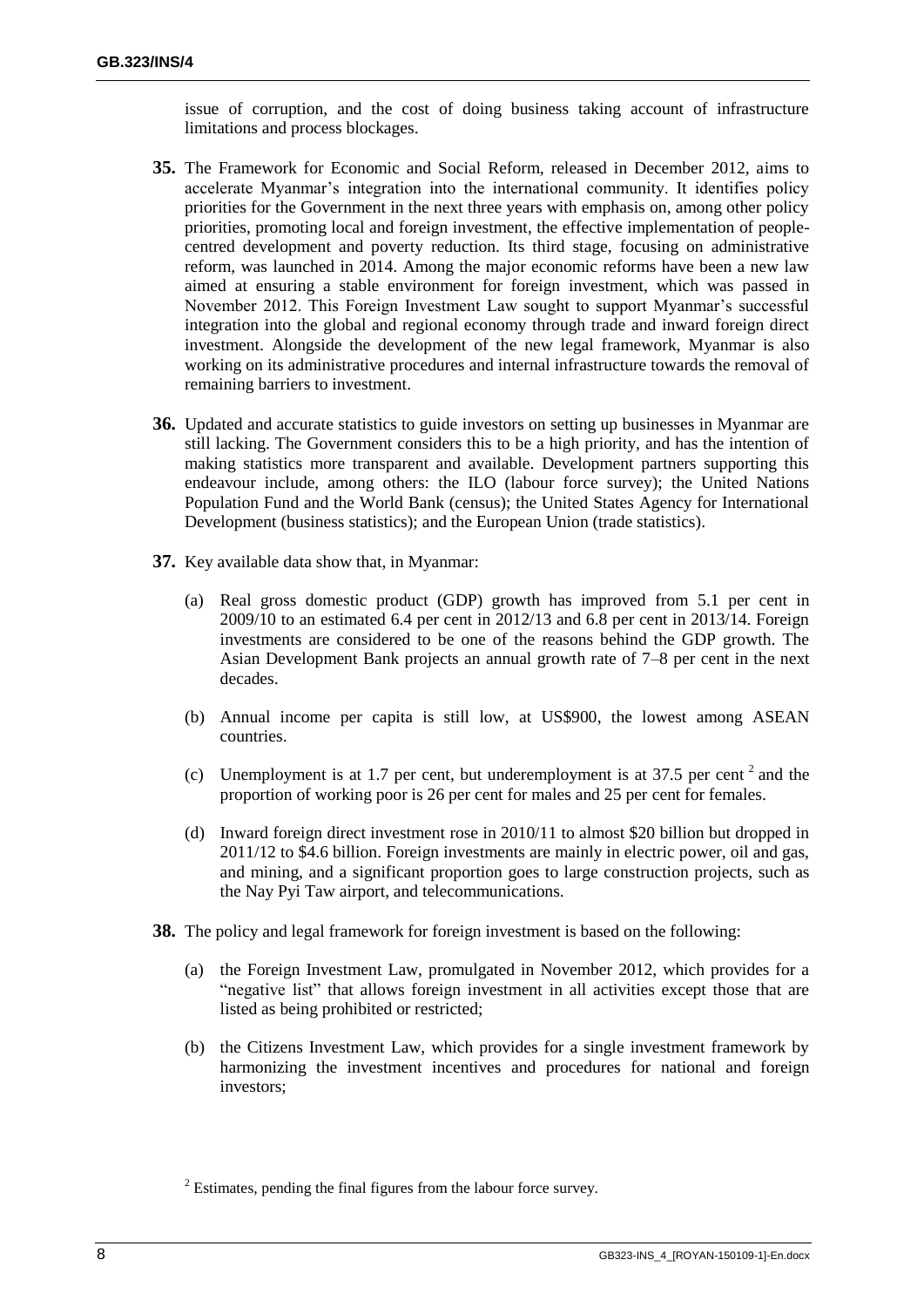- (c) the Employment and Skills Development Law, overseen by the Ministry of Labour, which aims to ensure that skills training promotes increased employability;
- (d) the Competition Law, overseen by the Ministry of Commerce, which aims to ensure fair competition by addressing anti-competitive agreements, monopolies and mergers;
- (e) the Economic Zone Law, which aims to overcome infrastructure bottlenecks in order to attract more foreign direct investment and increase exports, and which provides additional tax incentives for investment in several strategic locations; and
- (f) the Worst Forms of Child Labour Convention, 1999 (No. 182), which came into force on 18 December 2014 following its ratification by the Government in 2013. With the establishment of a tripartite and multi-stakeholder technical working group, work has commenced towards ensuring that the required legislative framework is in place.
- **39.** The following key issues are present at the macro level:
	- (a) *Building an appropriate framework for investment:* An appropriate framework for investment is centred on the promotion of responsible business conduct in Myanmar. Much can be done in this area, such as through enhancing public consultations on legislation and on investment projects, as well as on labour and human rights. This framework needs to take into consideration the impact of investments on employment creation, in particular ensuring that foreign investments are employment-intensive and contribute to job growth. Furthermore, the framework needs to pay attention to the issue of land acquisition, in particular for large-scale investment projects. Property rights are not well established and there is lack of consultation with the communities living on the lands that are being acquired for large construction projects.
	- (b) *The need for transparency and systemic change:* Businesses, including SMEs, find it hard to invest in the country due to the lack of transparency in economic policies and measures. Trust remains a big issue in the country, especially among potential investors. The Foreign Investment Law, while representing a considerable step forward, leaves many questions unanswered. There are no mechanisms in place for investor protection, the approval process is lengthy and there is a long list of sectors in which foreign investment is either prohibited or restricted. In 2014, the Government ratified the Extractive Industry Transparency Initiative and recent steps have been taken to expand the application of transparency principles to other key sectors of the economy.
	- (c) *Development issues:* The Government's ability to address Myanmar's developmental needs, including by giving proper attention to and implementing actions to improve electricity supply, provide better transportation and telecommunication facilities, develop educational and health services, and enhance access to safe and clean water, is among the many challenges the country faces. All these developmental needs are being addressed; however, the challenges are huge and it will take some time to respond to them. They are, however, a priority and are critical to ensuring that the outcomes of economic growth are inclusively shared and contribute to poverty reduction and stability in the country. Systemic changes are crucial in order to tackle the many ongoing social and economic difficulties that can hamper Myanmar's goal of genuine development.
	- (d) *Complying with commitments for the establishment of the ASEAN Economic Community*, which envisions ASEAN as a single market and production base; a highly competitive economic region; a region of equitable economic development; and a region that is fully integrated into the global economy. Myanmar aims to address the legislative and regulatory limitations that are impeding the timely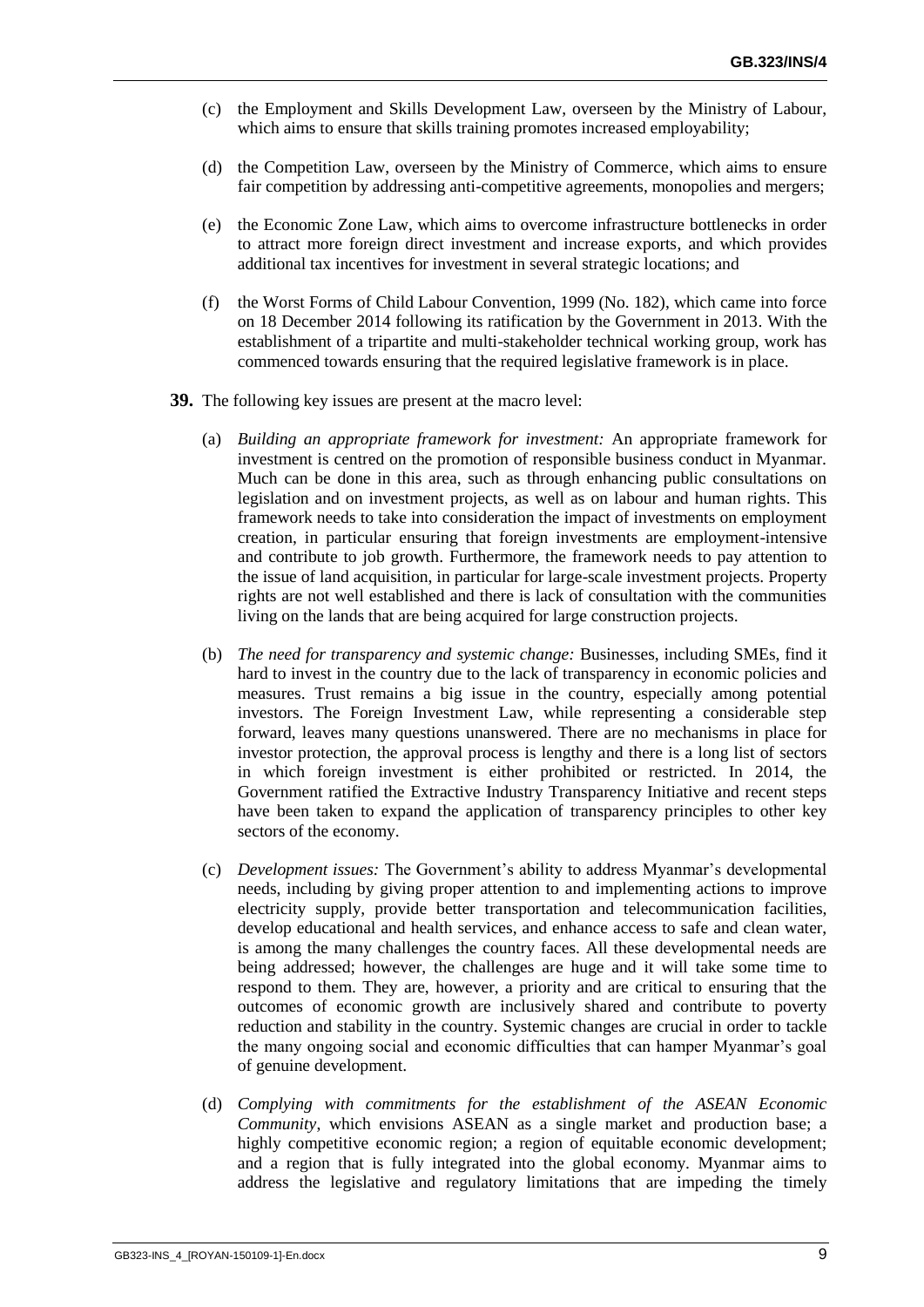implementation of the ASEAN commitments and to strengthen the Ministry of National Planning and Economic Development as the national coordinating agency for the Community. Considerable emphasis is being placed on the mutual recognition of skills in support of the free flow of people within the ASEAN community.

- (e) *Barriers need to be removed to allow for more inward foreign direct investment to help domestic industries:* The Government is promoting the removal of barriers and is improving support services in the areas of trade financing, market access and trade facilitation.
- **40.** It is not, as yet, possible to clearly establish the impact of foreign investments on employment creation. According to the Myanmar Investment Commission, around 300,000 jobs have been created in the past year. However, it is unclear whether these are new jobs, or old jobs that have been transferred from domestic companies to foreign companies. Investors are having difficulty in finding skilled labour and in overcoming the high costs of investing (associated with the unstable electricity supply, the limited infrastructure, the lack of centralized business information and cumbersome registration procedures).
- **41.** Increased foreign competition can have mixed results for SMEs. It is important for SMEs to have some form of protection, since they are the backbone of Myanmar's economy and engines for employment creation. In addition, SMEs need support in order to improve their productivity and working conditions. Limited access to finance and the lack of an effective business support sector for SMEs limits their ability to take advantage of growth opportunities.
- **42.** Encouraging investment in the agriculture sector remains a challenge. The contribution of agriculture to GDP was 30.5 per cent in 2012/13 and the sector accounted for 61.2 per cent of total employment in 2010/11. Although there is a huge employment creation potential in this sector, new investments to date have been very low.
- **43.** The manufacturing sector's contribution to GDP was 19.9 per cent and it accounted for 11.3 per cent of employment in 2010/11. The main manufacturing industries are food and beverage processing and textiles and clothing, where SMEs dominate. The challenge in this sector is how to transform investments in manufacturing to make the sector more employment intensive.
- **44.** Myanmar has achieved steady growth in tourist arrivals since 2008, with a 30 per cent growth rate in 2012. The issue in the tourism sector is how to sustain the interest of tourists in Myanmar and how to ensure responsible tourism, so that the communities benefit from the growth in the sector in terms of jobs and income.
- **45.** The priority areas for the ILO's contribution are as follows:
	- (a) *Strengthening labour market information systems:* The ILO is supporting the Ministry of Labour and the Central Statistical Organization in conducting a comprehensive labour force, child labour and school-to-work transition survey. This survey aims to provide the latest information on labour market trends to guide economic and social policy-making and programme formulation.
	- (b) *Supporting labour law reform and promoting policy coherence:* A new two-stage initiative by the Government is being put in place with the ILO and the development partners. This includes stage 1, which involves the provision of technical support in the amendment or updating of existing laws and the filling of critical legislative gaps; and stage 2, which will focus on the development and application of a two- to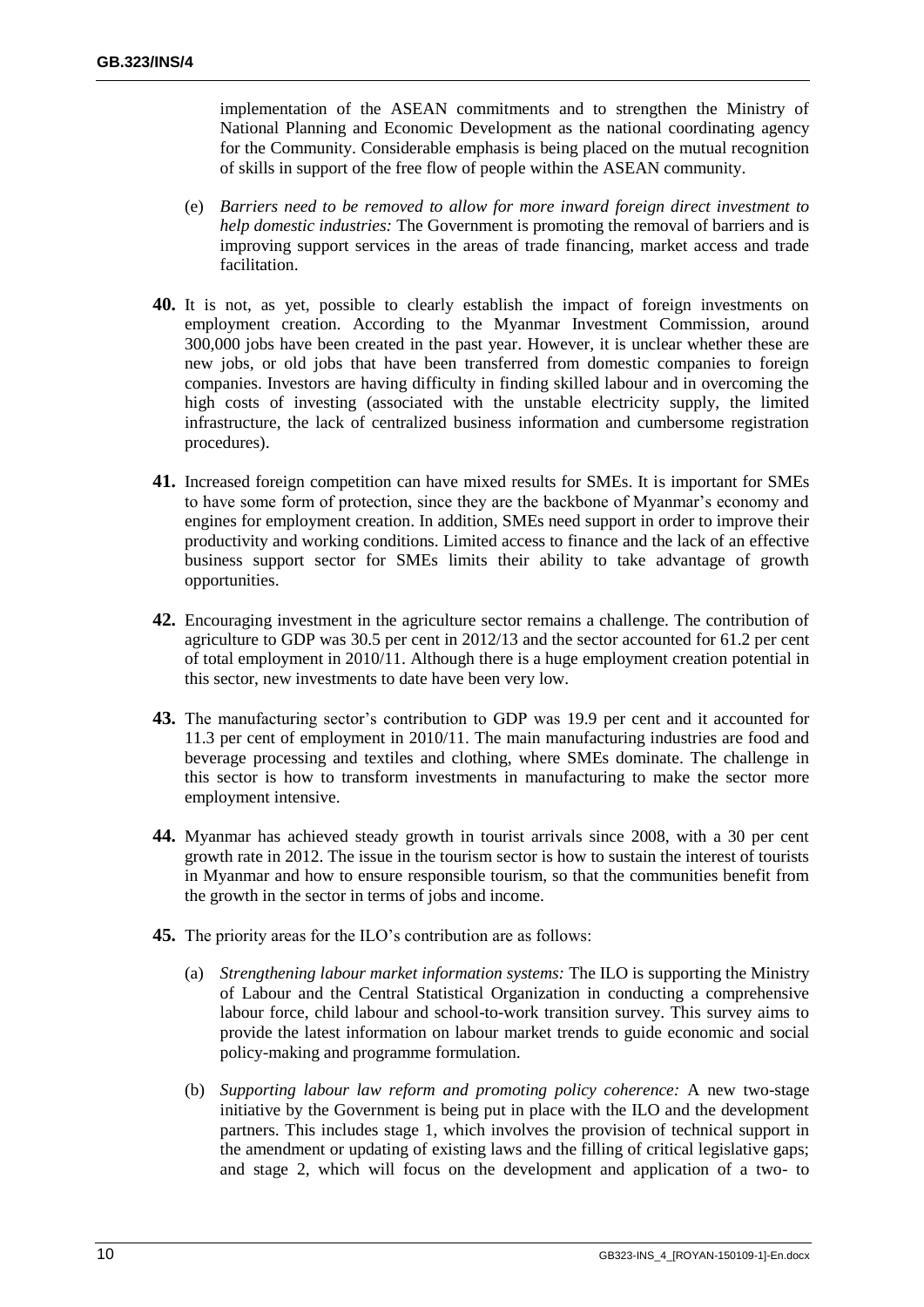three-year strategy for the development of a comprehensive labour code that is modern, cohesive and in line with international labour standards.

- (c) *Supporting the capacity development of the tripartite partners to promote responsible investments and business practices:* Through various technical cooperation projects, the ILO has made provision to:
	- (i) build the capacity of the Republic of the Union of Myanmar Federation of Chambers of Commerce and Industry, business associations and employers' and workers' organizations with regard to research, policy advocacy and service provision for members;
	- (ii) strengthen workplace compliance with international labour standards and national legislation;
	- (iii) encourage tripartite dialogue for responsible investments and business practices.
- **46.** Value chain analyses of economic sectors with high employment-creation potential, such as the garment, fisheries and tourism sectors, have been drafted, with a focus on the contribution of the SMEs in these sectors. These analyses, when completed, will identify the critical underlying constraints for increased investments, improved productivity, increased employment and better working conditions along the supply chain. Recommendations for interventions to promote decent work in these sectors and to further SME development are being formulated.
- **47.** A new cooperation project with the European Union is being implemented, with a specific component on the promotion of corporate social responsibility among national and foreign direct investors, in particular with regard to labour standards and their application in special economic zones (SEZs) and other commercial developments in or in close proximity to conflict-affected areas. With the development of SEZs for national and foreign investment in or in proximity to conflict-affected areas and in locations populated largely by ethnic peoples, many of whom were previously displaced through the conflict, the ILO is working with the national Government, local parliaments, local governments, contractors, investors, and employers and workers and their organizations to develop a framework of labour laws and to promote labour management cooperation within the workplace, the application of international labour standards and community engagement towards the rebuilding of trust and promotion of mutual respect for enhanced cohesion between ethnic groups. Tripartite consultative committees will be established within SEZs. Community liaison committees will be established in communities in proximity to SEZs, establishing communication between those communities and SEZ management towards minimizing potential human rights abuses in connection with SEZ development and operation, and seeking maximum community benefit from the existence of the SEZ through direct employment opportunities.
- **48.** While positive policy responses, in particular in respect of labour market policy and legislative reform (including with regard to freedom of association, the elimination of child labour, the minimum wage, occupational safety and health, and technical vocational education and training) can in part be accredited to the opening of the economy to foreign investment and trade, at this stage it is not possible to be specific as to the impact of foreign investment on new job creation. New investment has clearly created job opportunities, but much of the investment is in sectors with low labour intensity. It is unclear as to whether those jobs are new jobs or simply replacement jobs, with the skilled staff of domestic companies moving to the new companies. Competition and the need to provide evidence of the application of standards when trading in the global economy have led to some sectors developing codes of conduct, with emphasis on international labour standards, the environment and corporate social responsibility. In excess of 50 domestic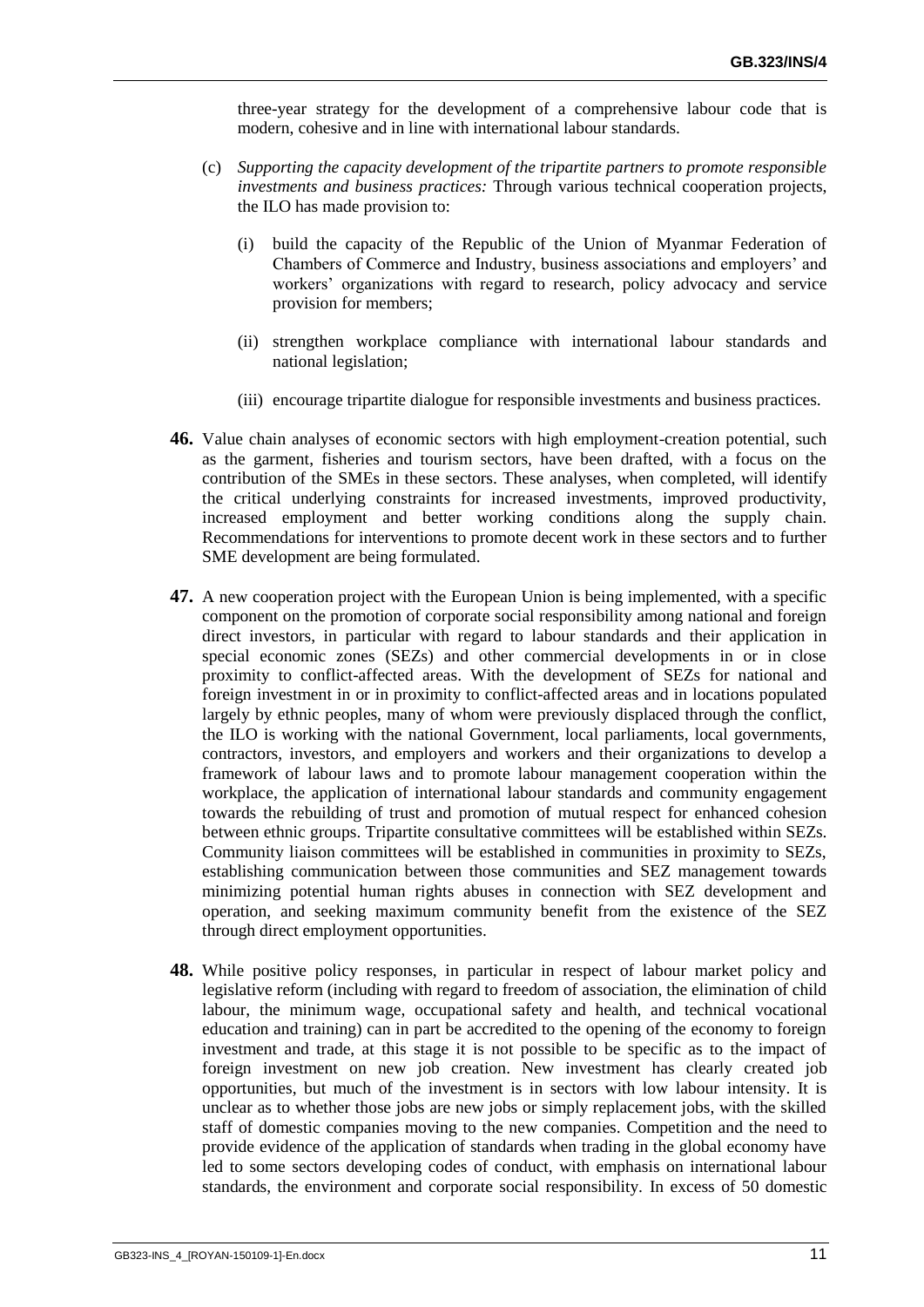companies have signed the United Nations Global Compact. This, however, is all foundational activity and is still on a limited scale, meaning that there has been relatively little direct positive impact on working conditions as yet.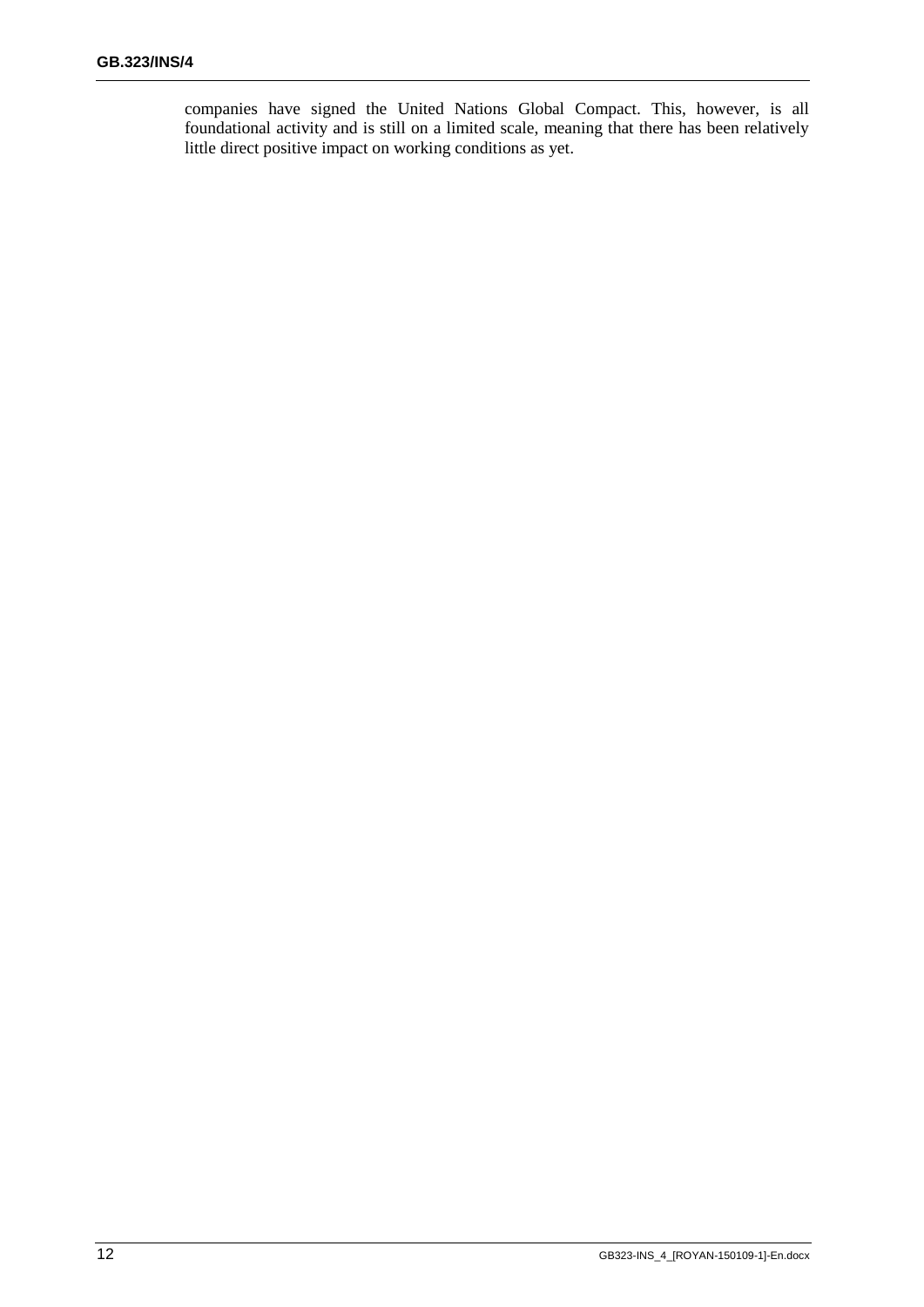# **Appendix**

# **Joint Action Plan on the Elimination of Forced Labour by 2015**

### **1. Awareness raising**

| Objective              | To ensure that all citizens of Myanmar are aware of what constitutes forced<br>labour, have access to information regarding their rights and responsibilities under<br>the law, and have the ability to exercise those rights as appropriate.                                                                                                                                                                                                                                                                                                                                                                                                                                                                                                                                                                                                                                                                                                                                                                                                                                                                                                                                                                                                                                                                                                                                                                                                                                                                                                                                                                                                                                                                                                                                                                                                                                                                                                           |
|------------------------|---------------------------------------------------------------------------------------------------------------------------------------------------------------------------------------------------------------------------------------------------------------------------------------------------------------------------------------------------------------------------------------------------------------------------------------------------------------------------------------------------------------------------------------------------------------------------------------------------------------------------------------------------------------------------------------------------------------------------------------------------------------------------------------------------------------------------------------------------------------------------------------------------------------------------------------------------------------------------------------------------------------------------------------------------------------------------------------------------------------------------------------------------------------------------------------------------------------------------------------------------------------------------------------------------------------------------------------------------------------------------------------------------------------------------------------------------------------------------------------------------------------------------------------------------------------------------------------------------------------------------------------------------------------------------------------------------------------------------------------------------------------------------------------------------------------------------------------------------------------------------------------------------------------------------------------------------------|
| Accomplishment/ongoing | Brochures in the Burmese language and principal ethnic languages have been<br>agreed on by the Government. The brochures have been widely distributed to<br>targeted groups and geographic areas across the country, including remote rural<br>and ethnic areas. Targeted training has been conducted for judges, General<br>Administration personnel, Ministry of Labour personnel, fire service officers and<br>police, but it needs to be revitalized (including the training of trainers (TOT)) to<br>provide both central and regional coverage during 2015. This is particularly true for<br>the police covering the investigation and prosecution of perpetrators under the<br>Penal Code, with special emphasis on the issue of bonded labour. Joint<br>awareness-raising seminars (Ministry of Labour and ILO) for local government<br>authorities have been held in 13 of the 14 states and regions. The recent joint TOT<br>workshop for local community members and state-level government<br>representatives in Chin State designed to support self-sustaining, ongoing, joint<br>awareness raising is a model for application in other states and regions. Half-day<br>workshops for national journalists have been held in Yangon, and similar<br>workshops have begun to be held at the regional/state level. Training has been<br>provided for members of the United Nations and international non-governmental<br>organizations, and a schedule developed for further such activities in 2015.<br>Newspaper, radio and television advertising has been undertaken, with the<br>support of the Ministry of Information, and is scheduled to continue during 2015.<br>The practical guidelines for the Tatmadaw (armed forces), General Administration<br>and other government departments are being revised and updated for approval by<br>the Strategic Working Group for the Elimination of Forced Labour (SWG) and<br>distribution. |
| Outstanding            | Planned TOT training for military personnel, the routine scheduling of joint<br>presentations to the military academy and commanding officers, and officers' and<br>non-commissioned officers' (NCO) in-service training remain outstanding, as does<br>routine training/awareness raising for parliamentarians, teachers and university<br>lecturers. Although the Tatmadaw has consistently shared information on<br>prosecution with the ILO, it has to date remained confidential and the agreed<br>publishing of prosecution details on a quarterly basis remains outstanding.                                                                                                                                                                                                                                                                                                                                                                                                                                                                                                                                                                                                                                                                                                                                                                                                                                                                                                                                                                                                                                                                                                                                                                                                                                                                                                                                                                     |
| Challenges             | The application of training received is mixed, with complaints of forced labour<br>continuing to be received from areas where training and joint seminars have<br>previously been conducted (Magway, Yangon and Sagaing being cases in point).<br>In contrast, in a recently recorded case in Rakhine trained local authorities took<br>positive initiatives to suppress the use of forced labour prior to ILO formal<br>intervention. The SWG has to date not been in a position to facilitate targeted<br>training of teachers and university lecturers, although specifically agreed in the<br>formal action plan. One TOT for military personnel was scheduled via the SWG in<br>2013 but was called at too short notice to be accommodated by the ILO. There<br>has been no response to requests to reinstitute those arrangements.                                                                                                                                                                                                                                                                                                                                                                                                                                                                                                                                                                                                                                                                                                                                                                                                                                                                                                                                                                                                                                                                                                                |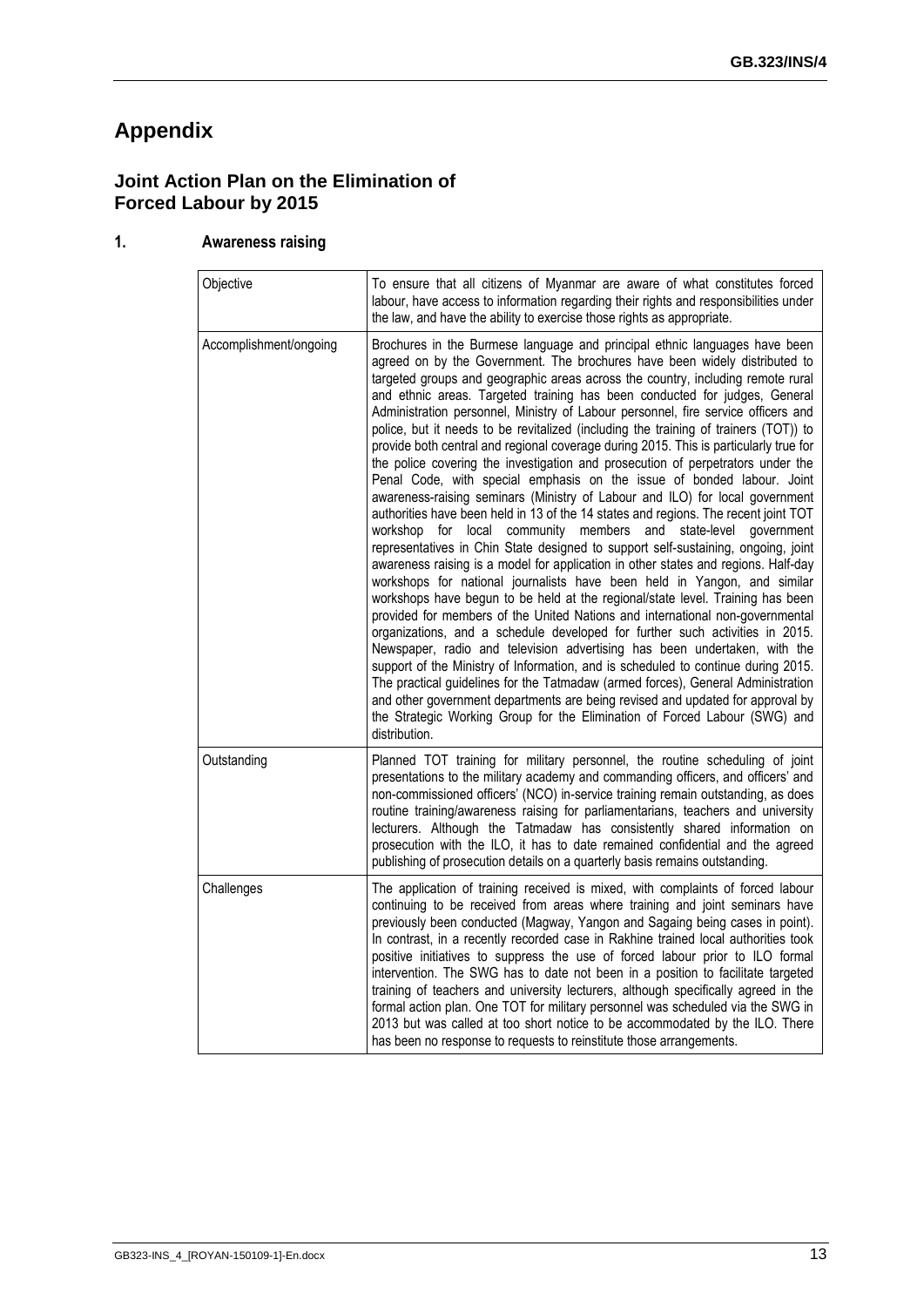#### **2. Continued activities under the Supplementary Understanding**

| Objective              | To support the overall strategy for the elimination of forced labour through the<br>effective operation and use of the complaints mechanism.                                                                                                                                                                                                                                                                                                                                                                                                                                                                                                                                                                                                                                                                                                                                                                                                                                                                                                                                                                                                      |
|------------------------|---------------------------------------------------------------------------------------------------------------------------------------------------------------------------------------------------------------------------------------------------------------------------------------------------------------------------------------------------------------------------------------------------------------------------------------------------------------------------------------------------------------------------------------------------------------------------------------------------------------------------------------------------------------------------------------------------------------------------------------------------------------------------------------------------------------------------------------------------------------------------------------------------------------------------------------------------------------------------------------------------------------------------------------------------------------------------------------------------------------------------------------------------|
| Accomplishment/ongoing | Cases continue to be received - the 2014 average being 33 per month. The<br>Supplementary Understanding has been extended annually since 2008. A<br>technical focal point group for operational coordination of case management has<br>been established. The SWG meets on average twice yearly and reviews progress<br>against the action plan. Four local ILO staff members have been appointed in<br>regional areas to act as local focal points for the case management system and as<br>the contact point for the some 1,500 strong voluntary complaint facilitators'<br>network.                                                                                                                                                                                                                                                                                                                                                                                                                                                                                                                                                             |
| Outstanding            | Responses from the military, particularly in respect of underage recruitment, are<br>positive. However, this is not the case in respect of responses to complaints<br>concerning civil authorities and the private sector. The same can be said for<br>accountability measures taken against perpetrators. As agreed, the originally<br>nominated police and Ministry of Labour members of the technical focal point<br>group undertook training at the International Training Centre of the ILO on forced<br>labour complaint investigation – regrettably, the military nominee was not able to<br>attend and subsequently both the police and Ministry of Labour nominees who<br>received training have been replaced. This means that none of the group<br>members have received the specialized training and this is being reflected in the<br>quality of coordination and investigation, and subsequently in the response<br>decisions. While the absence of trained personnel is critical in respect of each<br>institution, it is most critical at the Ministry of Labour, which is the coordinating<br>focal ministry for the Government. |
| Challenges             | Achieving complete responses, which permit cases to be closed, is a major<br>challenge in a large number of cases. Partner agencies (such as the Tatmadaw<br>and the General Administration) acknowledge their inability to move some cases<br>to closure owing, for example, to resistance to formally acknowledging a<br>complainant's right to land occupancy notwithstanding their being unofficially<br>allowed to reoccupy their land, or to the inability to initiate criminal proceedings in<br>cases of forced or bonded labour in the private sector even when the victim has<br>been rescued from their plight by the authorities. This would appear to be due to a<br>lack of cross-ministry cooperation and continued confusion as to who has authority<br>or responsibility for investigating forced labour, and prosecuting and handing down<br>decisions on such cases.                                                                                                                                                                                                                                                           |

#### **3. Undertake investigations and take necessary remedial action in respect of unanswered allegations as documented in the comments of the ILO supervisory bodies**

| Objective              | To satisfactorily fulfil legal requirements under ILO supervisory mechanisms.                                                                                                                                                                                                                                                                                                                                                                                                                    |
|------------------------|--------------------------------------------------------------------------------------------------------------------------------------------------------------------------------------------------------------------------------------------------------------------------------------------------------------------------------------------------------------------------------------------------------------------------------------------------------------------------------------------------|
| Accomplishment/ongoing | The schedule of unanswered allegations is under development; once completed it<br>will be submitted to the SWG for further action. With the majority of outstanding<br>cases relating to events in conflict-affected areas, agreement in principle has been<br>obtained from the Myanmar Peace Centre, the relevant ethnic armed groups and<br>the civil society organizations (CSOs) involved in the action. Funding to proceed<br>was obtained in 2014.                                        |
| Outstanding            | The action will proceed when the schedule is finalized and when clearance is<br>reconfirmed from the key peace process stakeholders so as to ensure that the<br>action supports peace and reconciliation within the framework of the ceasefire and<br>peace negotiation frameworks.                                                                                                                                                                                                              |
| Challenges             | The number of outstanding cases is large, and obtaining raw data from different<br>sources to develop a work chart is proving to be a challenge. The lack of<br>specificity suggests that the action may by necessity be undertaken on a<br>community basis as opposed to addressing specific individual cases. Changes to<br>the administrative names of the locations contained in the original allegations as<br>recorded by the Committee contribute to difficulties in processing the data. |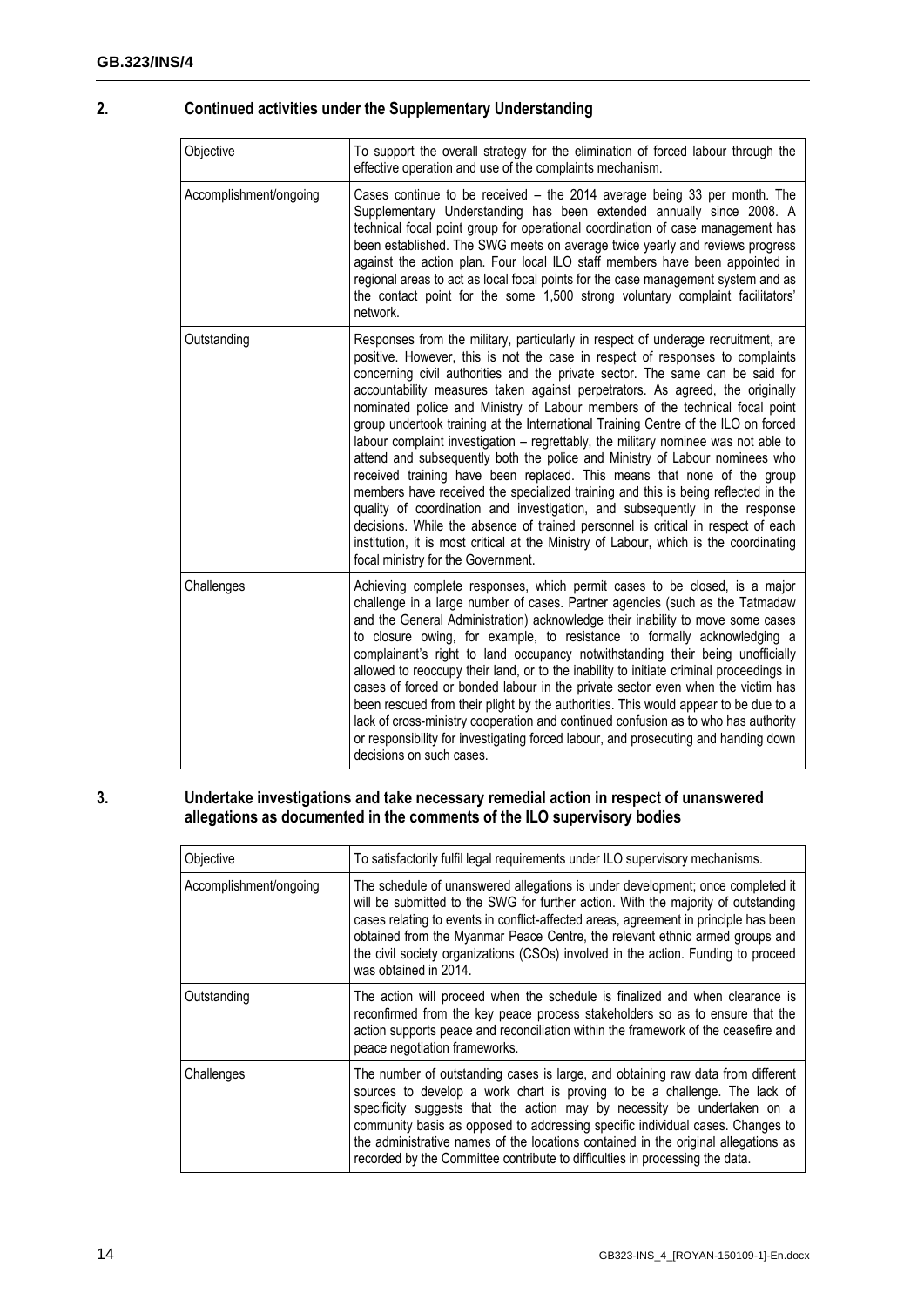#### **4. Specific activities in policy areas and categories of work identified as actual or potential causes of the use of forced labour**

| Objective | To provide for sustainable policy and sound practice without recourse to forced |
|-----------|---------------------------------------------------------------------------------|
|           | labour.                                                                         |

#### **4.A Forced labour directly or indirectly associated with public works and major construction projects, including special economic zones (SEZs)**

| Accomplishment/ongoing | A list of major public work and construction projects was developed and shared<br>with the ILO. Government focal points were appointed to two SEZs. Contact was<br>made and relationships established with SEZ boards and community CSO<br>networks. Funding for action was obtained in 2014.                                                       |
|------------------------|-----------------------------------------------------------------------------------------------------------------------------------------------------------------------------------------------------------------------------------------------------------------------------------------------------------------------------------------------------|
| Outstanding            | Special awareness raising for management, supervisors, staff, contractors,<br>subcontractors, associated government authorities and local communities is being<br>prepared and the ILO will shortly move to launch.                                                                                                                                 |
| Challenges             | The actual development of SEZs appears to be proceeding at a slower pace than<br>originally planned for in two locations and faster than foreseen in the third. The<br>availability of information on the development of each of the SEZs is limited and as<br>such it has proven to be difficult to identify the areas that need priority support. |

#### **4.B Forced labour directly or indirectly associated with energy projects**

| Accomplishment/ongoing | A list of energy projects has been provided to the ILO.                                                                                                                                |
|------------------------|----------------------------------------------------------------------------------------------------------------------------------------------------------------------------------------|
| Outstanding            | Owing to resource limitations, action will initially be targeted at energy projects<br>developed to service SEZs, with work being undertaken in conjunction with the<br>SEZ programme. |
| Challenges             | The same as 4.A.                                                                                                                                                                       |

#### **4.C Forced labour resulting from the absence of local-level funding**

| Accomplishment/ongoing | Practical quidelines were completed but are being revised to comply with changes<br>in Myanmar national budget allocations, which make specific provision for the<br>wages component of public works projects.                                                                                                                                                                                                                                                                                                                                                                                                                                                                                                                                    |
|------------------------|---------------------------------------------------------------------------------------------------------------------------------------------------------------------------------------------------------------------------------------------------------------------------------------------------------------------------------------------------------------------------------------------------------------------------------------------------------------------------------------------------------------------------------------------------------------------------------------------------------------------------------------------------------------------------------------------------------------------------------------------------|
| Outstanding            | Township administrators' reports on public works projects undertaken with local<br>funding support and on state/regional audits of local projects are yet to be<br>submitted to the SWG.                                                                                                                                                                                                                                                                                                                                                                                                                                                                                                                                                          |
| Challenges             | The ILO continues to receive complaints with regard to lack of local funding of<br>public works and infrastructure projects. In some areas there appears to be a<br>continued expectation that the community will contribute to local public works<br>activities – this contribution is often an expectation of voluntary labour. The<br>Government's own initiative to seriously audit its development programme<br>signifies its commitment to move away from forced labour practices. Parliament's<br>recent initiative to establish a committee to examine government procurement<br>procedures is welcomed. However, it would appear that the labour costs involved<br>in public works at state level are not part of the committee mandate. |

#### **4.D Forced adult recruitment into the defence services and militia**

| Accomplishment/ongoing | A new military regulation on voluntary recruitment has been issued and                |
|------------------------|---------------------------------------------------------------------------------------|
|                        | implemented by the Tatmadaw. While complaints of forced recruitment or                |
|                        | recruitment by trickery continue to be received, the number has dropped               |
|                        | significantly. The prosecution of military persons responsible for forced recruitment |
|                        | is being recorded (four cases with five charges) as ongoing through the complaints    |
|                        | mechanism.                                                                            |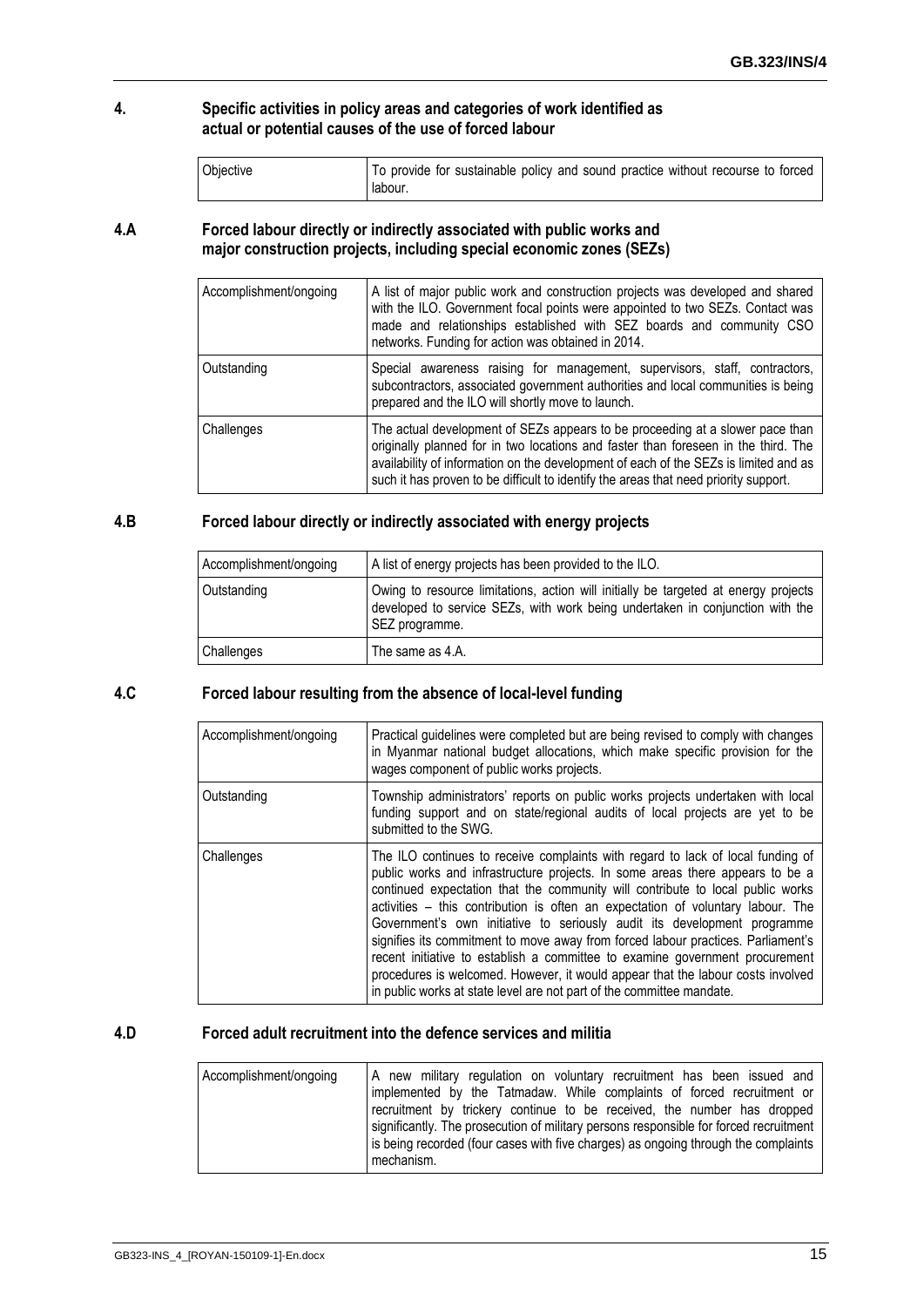| Outstanding | The following items of the workplan remain outstanding:<br>1. Submission of investigation into the involuntary nature of recruitment.<br>2. Inclusion of militia in awareness-raising seminar.                                                                                                              |
|-------------|-------------------------------------------------------------------------------------------------------------------------------------------------------------------------------------------------------------------------------------------------------------------------------------------------------------|
| Challenges  | In the most recent SWG meeting, the ILO was informed that it was impossible for<br>the Ministry of Defence to facilitate awareness raising with militia groups due to<br>the complicated command structure between the militia and the Tatmadaw, and<br>the current sensitivities around the peace process. |

#### **4.E Underage (under 18 years) recruitment into the defence services and militia**  (refer to Action Plan 5)

# **4.F Human trafficking for forced labour**

| Accomplishment/ongoing | The ILO has been an official member of the Human Trafficking Working Group<br>since 2012. A total of 95 complaints of bonded labour and/or human trafficking for<br>forced labour have been received through the forced labour complaints<br>mechanism and have been referred to the anti-human trafficking unit of the police.<br>Investigations have been undertaken by the security forces of the countries<br>concerned supported by the ILO projects in those countries, as necessary. In this<br>respect, 113 human trafficking victims have been located and returned home with<br>the associated prosecution of the perpetrators. |
|------------------------|-------------------------------------------------------------------------------------------------------------------------------------------------------------------------------------------------------------------------------------------------------------------------------------------------------------------------------------------------------------------------------------------------------------------------------------------------------------------------------------------------------------------------------------------------------------------------------------------------------------------------------------------|
| Outstanding            | The referral system between the SWG and the anti-trafficking task force needs to<br>be sorted out. In some instances investigations into cases reported as trafficking<br>for forced labour continue to be conducted by a representative of the Ministry of<br>Labour, the result of which is that the police are then reluctant to prosecute on the<br>findings of another ministry. Training to ensure that the trafficking, forced labour<br>and bonded labour concepts are well understood by both police and Ministry of<br>Labour personnel is necessary to ensure a seamless application of the law.                               |
| Challenges             | Achieving inter-agency cooperation, in particular between the Ministry of Labour,<br>the police anti-human trafficking unit and the police transnational crime unit.<br>Achieving the conceptual understanding of bonded labour and the elements of<br>trafficking for forced labour by the police as well as by the representatives of the<br>Ministry of Labour responsible for investigations. The Ministry of Labour is<br>currently not taking advantage of the skills of the staff member who was<br>specifically trained to investigate such cases.                                                                                |

#### **4.G Forced/bonded child labour**

| Accomplishment/ongoing | The Government of the Republic of the Union of Myanmar ratified Convention<br>No. 182 in December 2013 and it came into effect in December 2014. Following<br>the ratification the ILO has secured funding from the United States Department of<br>Labor to support the Government in its programme to eliminate the use of child<br>labour. The four-year Myanmar Program on the Elimination of Child Labour<br>(My-PEC) started to operate at the beginning of 2014. The programme is aiming to<br>support child labour policy and amendments to the legislative framework and to<br>conduct research for the identification of specific areas of intervention that are<br>scheduled for the last year of the programme. |
|------------------------|----------------------------------------------------------------------------------------------------------------------------------------------------------------------------------------------------------------------------------------------------------------------------------------------------------------------------------------------------------------------------------------------------------------------------------------------------------------------------------------------------------------------------------------------------------------------------------------------------------------------------------------------------------------------------------------------------------------------------|
| Outstanding            | The ILO is launching a billboard campaign on forced labour, which will include<br>bonded labour. The campaign will target strategic locations and is expected to be<br>in place by June 2015.                                                                                                                                                                                                                                                                                                                                                                                                                                                                                                                              |
| Challenges             | The level of awareness of police and labour inspectors regarding bonded labour<br>remains very low. Both the My-PEC and the ILO forced labour projects will work<br>towards addressing the issue, but it seems the practice has become almost an<br>accepted tradition in Myanmar and as such it will require a change at attitudinal<br>level.                                                                                                                                                                                                                                                                                                                                                                            |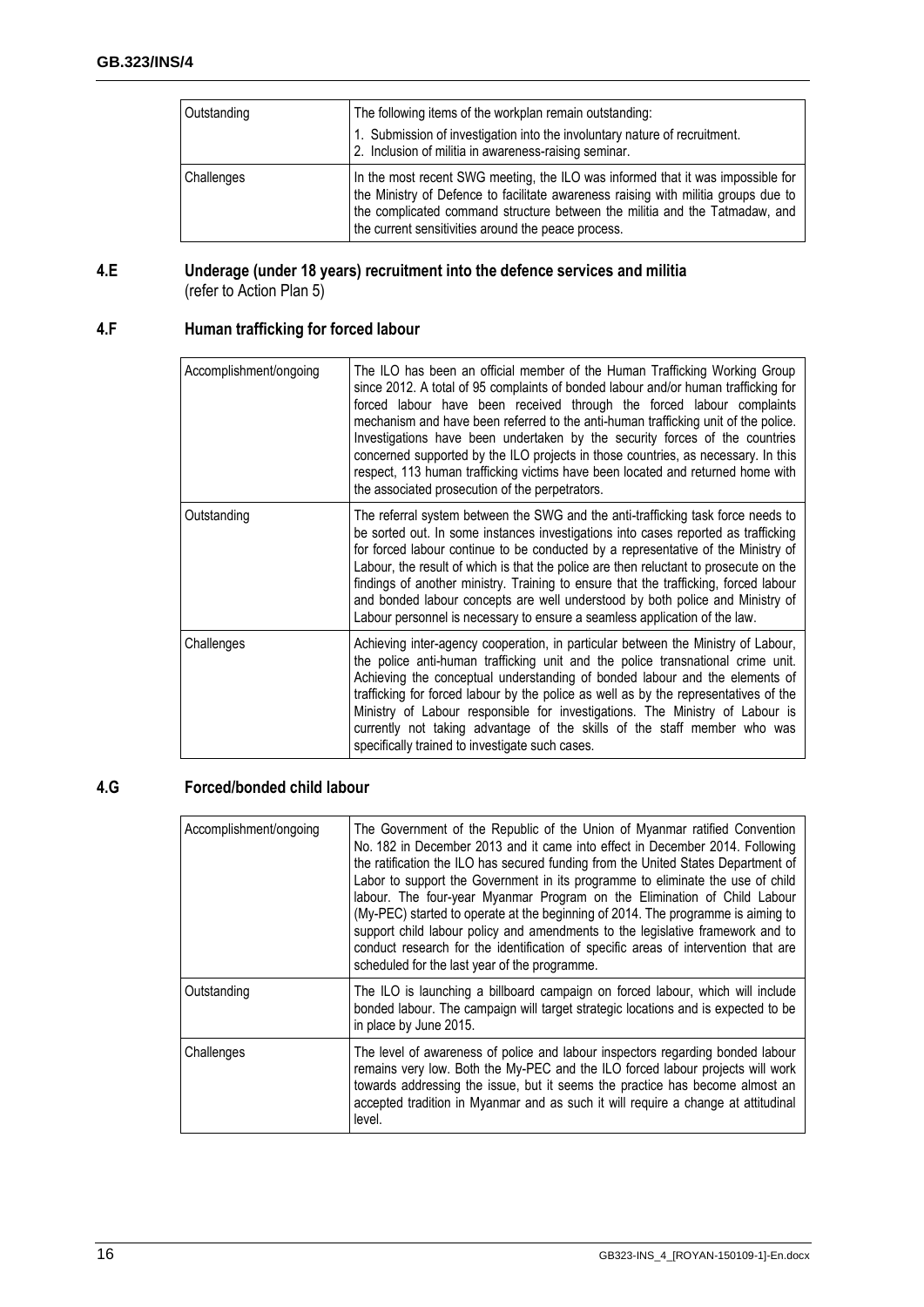#### **4.H Forced labour in the private sector, including in domestic work**

| Accomplishment/ongoing | The ILO continues to undertake awareness-raising workshops with labour<br>organizations across the country and, in addition to its current awareness-raising<br>activities, will soon launch a billboard campaign on forced labour, which will<br>include forced labour in the private sector and in domestic work.                             |
|------------------------|-------------------------------------------------------------------------------------------------------------------------------------------------------------------------------------------------------------------------------------------------------------------------------------------------------------------------------------------------|
| Outstanding            | Workshop to be undertaken with the Republic of the Union of Myanmar Federation<br>of Chambers of Commerce and Industry (RUMFCCI) on forced labour.                                                                                                                                                                                              |
| Challenges             | The private sector is at the centre of the reform process and while the<br>representative business organizations are attempting to draw attention to social<br>elements, the sectoral focus tends to give importance to the economic value of<br>growth, with less attention being paid to protection issues and labour standards<br>practices. |

#### **4.I The use, by the defence service, of civilian (or convict) porters, particularly in conflict zones**

| Accomplishment/progress | The practice of using prison labour for military portering duties in conflict zones<br>has been stopped. The ILO has provided technical comments to the draft of the<br>Prisons Act to ensure that prison labour practices comply with its forced labour<br>standards. Military instructions ordering that civilian porters not be used in conflict<br>zones have been issued as have orders providing instruction for the contracting of<br>voluntary labour for portering duties in non-conflict areas. The use of porters has<br>reportedly fallen considerably, particularly in the non-conflict areas and in the<br>ceasefire areas - however, some reports of its use in conflict zones continue to be<br>received. The ILO noted that in one case a captain was punished by reducing one<br>pensionable year of service once it was established that he had used a civilian<br>porter. |
|-------------------------|-----------------------------------------------------------------------------------------------------------------------------------------------------------------------------------------------------------------------------------------------------------------------------------------------------------------------------------------------------------------------------------------------------------------------------------------------------------------------------------------------------------------------------------------------------------------------------------------------------------------------------------------------------------------------------------------------------------------------------------------------------------------------------------------------------------------------------------------------------------------------------------------------|
| Outstanding             | The Ministry of Home Affairs has committed itself to provide the ILO with the latest<br>version of the draft Prisons Act.                                                                                                                                                                                                                                                                                                                                                                                                                                                                                                                                                                                                                                                                                                                                                                     |
| Challenges              | The draft Prisons Act has been under parliamentary consideration for a<br>considerable time. Neither the ILO nor any other agency, such as the Office of the<br>High Commissioner for Human Rights, has seen the entire piece of draft<br>legislation. Only the parts considered relevant to each agency's mandate have<br>been provided, which has made it difficult to advise on the overall coherence of<br>the Act or to identify the principles referred to by the drafters in addressing these<br>issues.                                                                                                                                                                                                                                                                                                                                                                               |

#### **4.J The forced use by the defence services and civilian authorities of civilians on guard and/or sentry duty**

| Accomplishment/ongoing | Following the issuance of both military orders and administrative instructions there<br>have been no formally reported cases of forced sentry duty since 2012. |
|------------------------|----------------------------------------------------------------------------------------------------------------------------------------------------------------|
| Outstanding            | The ILO does not have on record copies of the instructions issued.                                                                                             |
| Challenges             | The ILO continues to receive verbal allegations of the use of civilians for sentry<br>duty from conflict areas such as Kachin, Shan, Sagaing and Rakhine       |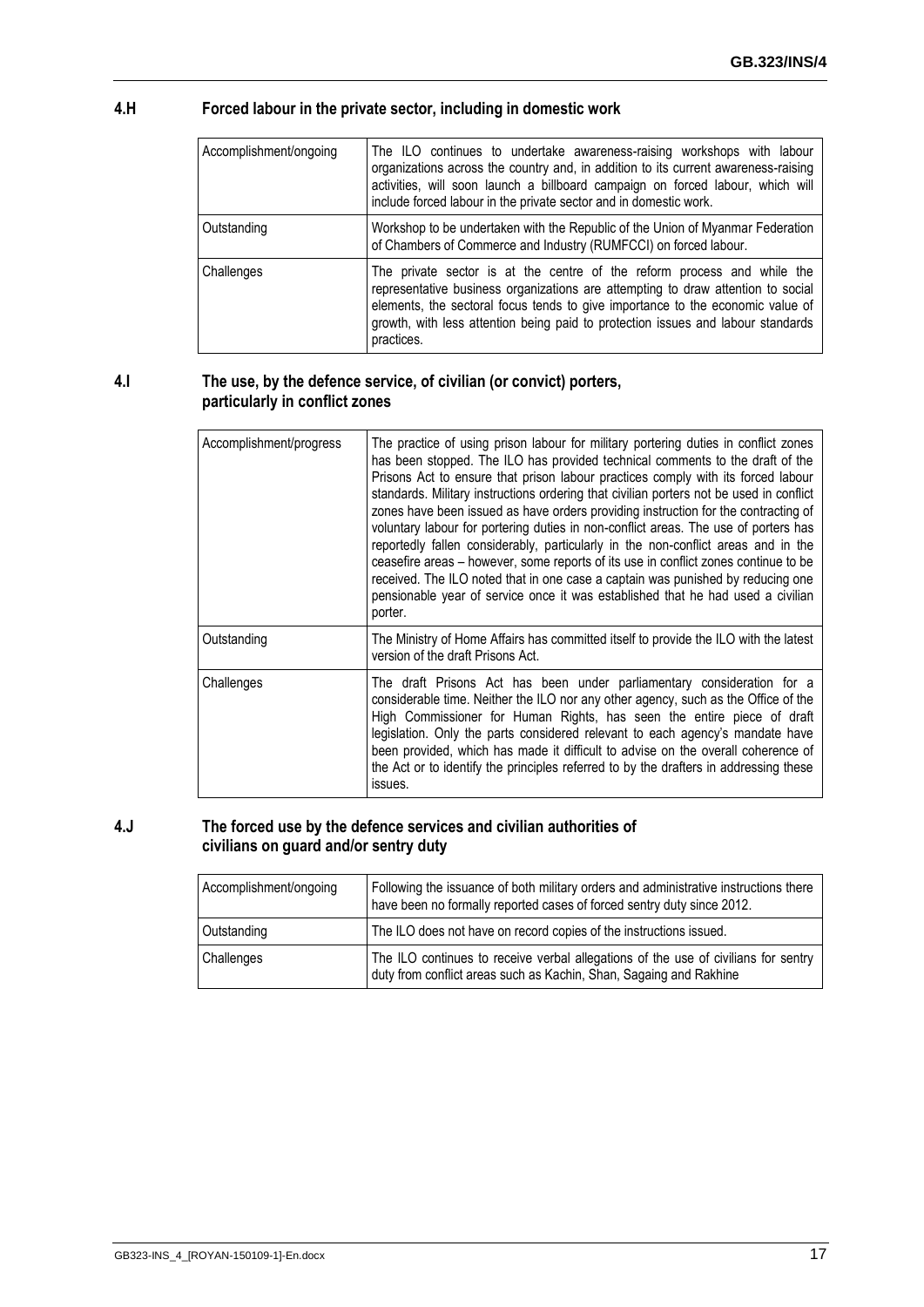### **4.K Forced labour imposed through land acquisition/confiscation activity**

| Accomplishment/ongoing | In a number of cases, some hundreds of farmers who had been evicted from their<br>traditional land for refusing to accept employment conditions tantamount to forced<br>labour imposed by "new owners" of that land have been permitted to reoccupy<br>their land.                                                                                                                       |
|------------------------|------------------------------------------------------------------------------------------------------------------------------------------------------------------------------------------------------------------------------------------------------------------------------------------------------------------------------------------------------------------------------------------|
| Outstanding            | The ILO continues to address the land management issue at both policy and<br>application levels as it relates to forced labour, both directly and indirectly, making<br>reference to both Convention No. 29 and Recommendation No. 35. There<br>continue to be problems with bringing such cases to closure, with reluctance to<br>formalize the victims' reinstated right of occupancy. |
| Challenges             | There continues to be reluctance on the part of the authorities to accept the<br>linkage between land management policy and the concept of forced labour.                                                                                                                                                                                                                                |

#### **4.L Forced labour associated with the Ministry of Defence self-sufficiency policy**

| Accomplishment/ongoing | While this subject was agreed by the Government, including the Tatmadaw, for<br>inclusion in the action plan, and signed off by the Cabinet, there was subsequently<br>a denial by the Tatmadaw that such a policy existed. It indicated that if such<br>practices occurred they were not undertaken as part of a formal policy and that no<br>special ILO action was warranted. They indicated that any complaints alleging<br>forced labour as a result of such practices should be handled normally under the<br>complaints mechanism. In practice, a relatively large number of such complaints<br>had been received and some reports of such activity, particularly in remote rural-<br>border areas, continue to be received, in some instances associated with land<br>confiscation and in others involving labour required to service the operation of<br>gardens, farms or commercial activities by local military units. |
|------------------------|------------------------------------------------------------------------------------------------------------------------------------------------------------------------------------------------------------------------------------------------------------------------------------------------------------------------------------------------------------------------------------------------------------------------------------------------------------------------------------------------------------------------------------------------------------------------------------------------------------------------------------------------------------------------------------------------------------------------------------------------------------------------------------------------------------------------------------------------------------------------------------------------------------------------------------|
| Outstanding            | No procedures have been issued. Cases of local regiments exacting forced labour<br>from the local population to support their self-sufficiency needs, albeit a reduced<br>number of cases, continue to be reported and remain largely unresolved.                                                                                                                                                                                                                                                                                                                                                                                                                                                                                                                                                                                                                                                                                  |
| Challenges             | The Tatmadaw continues to deny the official sanctioning of a self-sufficiency policy<br>and does not agree with any specific intervention to address the practice<br>sanctioned or otherwise.                                                                                                                                                                                                                                                                                                                                                                                                                                                                                                                                                                                                                                                                                                                                      |

#### **4.M Forced labour in association with the construction and/or maintenance of military camps**

| Accomplishment/ongoing | A military instruction has been issued banning the use of forced labour for<br>maintenance/construction activities in conflict zones and giving instructions on the<br>voluntary contracting of labour for such duties in non-conflict areas.                                                                                                                                                                                                                                                    |
|------------------------|--------------------------------------------------------------------------------------------------------------------------------------------------------------------------------------------------------------------------------------------------------------------------------------------------------------------------------------------------------------------------------------------------------------------------------------------------------------------------------------------------|
| Outstanding            | A request has been made for operational guidelines in support of the above orders<br>to be issued and shared clarifying the procedure for contracting such labour.                                                                                                                                                                                                                                                                                                                               |
| Challenges             | The Tatmadaw has indicated that the use of civilian forced labour in the<br>construction or maintenance of camps is a breach of military regulations and<br>should be dealt with in the same way as other complaints of forced labour – no<br>special intervention support should be considered. While the number of such<br>complaints received has fallen, the ILO continues to receive reports of camp<br>construction forced labour from Karen and Rakhine States and the Sagaing<br>region. |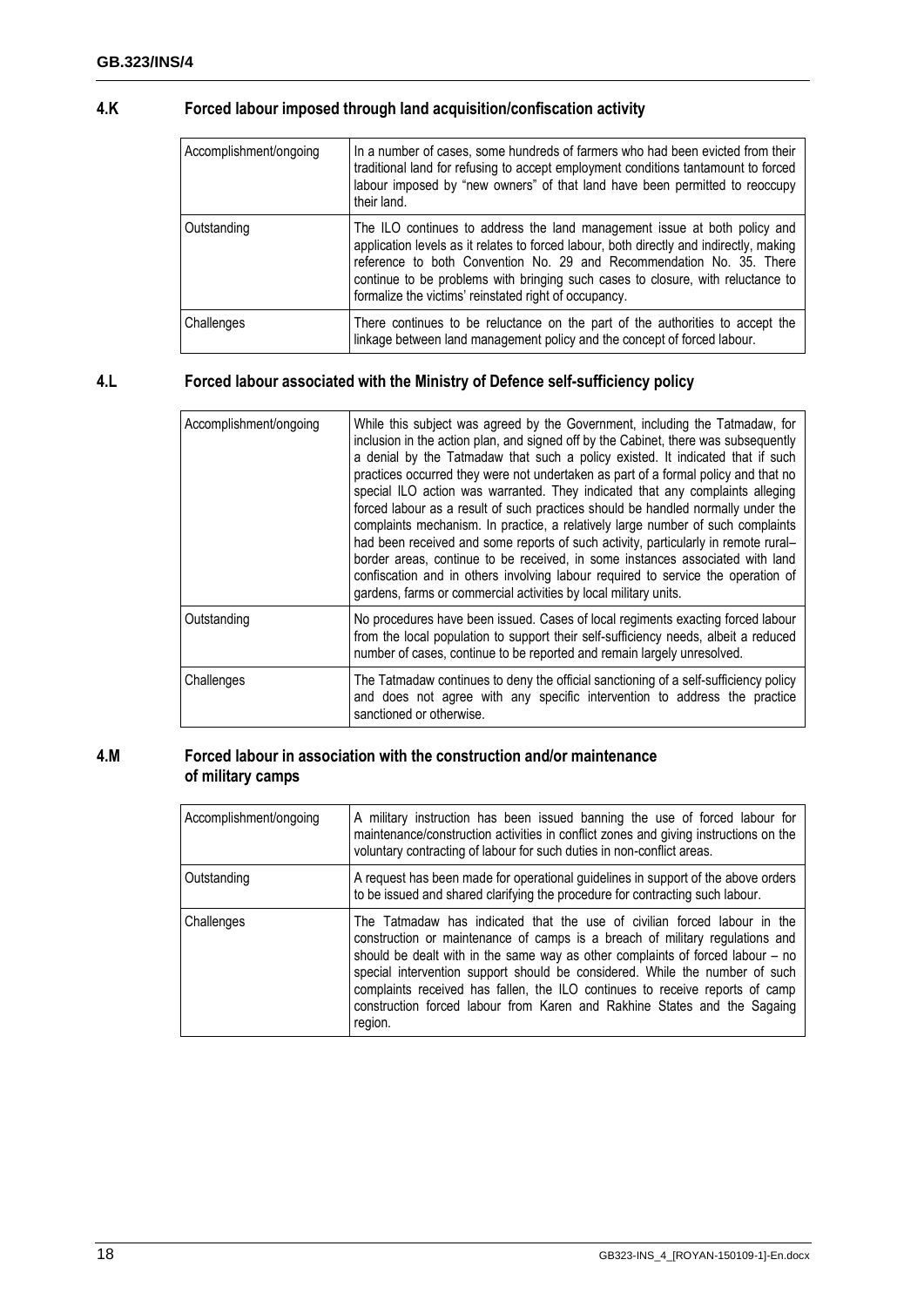#### **5. Forced labour by way of underage (under 18) recruitment into the defence services and militia, including support for the final agreement and implementation of a joint action plan in respect of children in armed conflict (Security Council resolution 1612)**

| Accomplishment/ongoing | The Country Task Force on Monitoring and Reporting of grave violations of child<br>rights in armed conflict (CTFMR) joint action plan was signed in June 2012. This<br>additional mechanism operates in parallel with the ILO complaints mechanism to<br>support the end of underage recruitment. Necessary channels of communication<br>and referral systems have been put in place to ensure collaboration between the<br>two mechanisms. Analysis of the ILO case register on underage recruitment and<br>arrests of underage runaways considered to be deserters has been consistently<br>shared with the CTFMR and the SWG with a view to improving screening and<br>recruitment procedures and to handling the issue of runaway underage recruits. In<br>response to ILO complaints, 510 underage recruits have received their discharge,<br>with 140 being discharged since January 2014, and notifications of<br>274 prosecutions of military personnel have been received. |
|------------------------|-------------------------------------------------------------------------------------------------------------------------------------------------------------------------------------------------------------------------------------------------------------------------------------------------------------------------------------------------------------------------------------------------------------------------------------------------------------------------------------------------------------------------------------------------------------------------------------------------------------------------------------------------------------------------------------------------------------------------------------------------------------------------------------------------------------------------------------------------------------------------------------------------------------------------------------------------------------------------------------|
| Outstanding            | Agreement has been reached on a discharge ceremony for 36 runaways who are<br>currently the subject of arrest warrants - this is expected to take place in the first<br>quarter of 2015. It was agreed under the action plan that the ILO would receive, on<br>a regular basis, a list of persons arrested or incarcerated for desertion, with a view<br>to verifying the legitimacy of that charge in respect of their age on recruitment.<br>This list is still outstanding. Access to militia groups associated with the Tatmadaw<br>for the purpose of inspecting their ranks in respect of underage recruitment<br>remains under negotiation.                                                                                                                                                                                                                                                                                                                                  |
| Challenges             | Disparities remain between the policy concerning the arrest and prosecution of<br>underage runaways at the higher level and the practice at regimental/battalion<br>level. Access to prisons to verify the age of such persons has not been easily<br>granted and access to militia groups has been denied due to the sensitivity of<br>ongoing peace negotiations.                                                                                                                                                                                                                                                                                                                                                                                                                                                                                                                                                                                                                 |

**6. Support for the justice system (civilian and military) and other institutions, such as parliamentary commissions/committees and the National Human Rights Commission, in the evolution of their roles, particularly in the context of the continued development and enforcement of legislation and policy against the use of forced labour**

| Accomplishment/ongoing | Regular joint ILO/Ministry of Labour presentations to judges' in-service training<br>sessions and at trainee judges' courses continue.                                                                                                                                                                                                                                                                                                                                                                                                                                                                                                                                                                                                                                                                                                                                                                                                                                                                                                                |
|------------------------|-------------------------------------------------------------------------------------------------------------------------------------------------------------------------------------------------------------------------------------------------------------------------------------------------------------------------------------------------------------------------------------------------------------------------------------------------------------------------------------------------------------------------------------------------------------------------------------------------------------------------------------------------------------------------------------------------------------------------------------------------------------------------------------------------------------------------------------------------------------------------------------------------------------------------------------------------------------------------------------------------------------------------------------------------------|
| Outstanding            | Access to the military academy and other in-service training for officers and NCOs<br>in order to introduce joint presentations to army officers in respect of their<br>responsibilities in conducting summary trials has to date not been granted. While<br>introductory meetings have been held with parliamentary committees at the<br>national level to discuss the fundamental principles of forced labour, such<br>meetings have yet to be held with parliamentarians at the state/regional level.<br>Awareness-raising sessions continue with the main opposition parties. In respect<br>of the obligation on the SWG under the action plan to support the development of<br>policy and the drafting of legislation and regulations with direct or indirect<br>implications for forced labour, as a member of the SWG the Attorney-General has<br>been encouraged to ensure that legislation drafted by responsible ministries is<br>checked for coherence and compliance with international obligations prior to<br>submission to Parliament. |